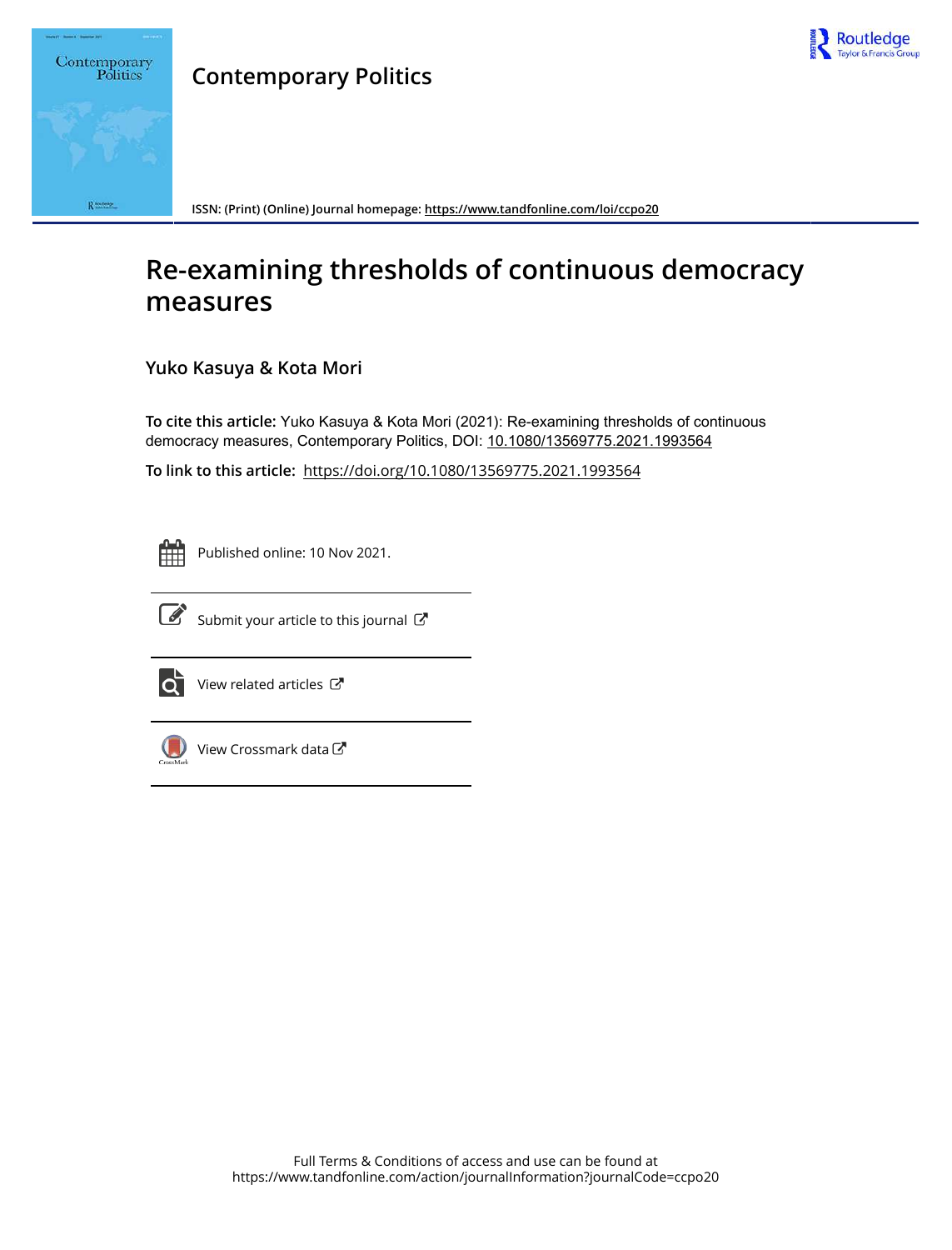

Check for updates

# Re-examining thresholds of continuous democracy measures

## Yuko Kasuya D<sup>a,b</sup> and Kota Mori<sup>b</sup>

<sup>a</sup>Department of Political Science, Keio University, Tokyo, Japan; <sup>b</sup>V-Dem East Asia Centre, Tokyo, Japan

#### **ABSTRACT**

Scholars frequently dichotomize continuous measures of democracy by setting a regime cut-off. However, such cut-offs often lack theoretical or empirical justifications, making the resulting classifications difficult to interpret conceptually. We investigate this challenge involving three major continuous democracy measures: the Freedom House score (FH), the Polity score, and the Regime of the World (RoW) that is based on the V-Dem's Electoral Democracy Index (EDI). We develop a framework to empirically derive thresholds using categorical democracy measures as benchmarks. Our analyses find that the cut-offs that yield the highest consistency with the classifications of BMR, CGV, and GWF are 3.5 for FH, 5 for Polity and 0.39 for EDI/RoW. These levels are lower than the conventional cut-offs, implying less demanding democratic standards. Consequently, the conventional cut-offs (2.5 for FH, 6 for Polity and 0.5 for EDI/RoW) endeavour to reflect more stringent standards of democracy than what these dichotomous measures employ.

**KEYWORDS** 

Democracy measures; threshold; Freedom House; polity; V-Dem

#### **Introduction**

Scholars have developed two major types of measurement methods of democracy. One is the dichotomous measure of democracy, reflecting the theoretical understanding that a country can be either a democracy or an autocracy. The other type employs the notion that democracy is a continuum and measures it as such. When the latter type is used in a study that requires regime type classification, scholars often convert the data into dichotomous variables by using a predetermined cut-off point. For example, the Varieties of Democracy (V-Dem) Institute's annual Democracy Report provides the global number of democracies and autocracies based on a threshold imposed on their continuous democracy measure (Alizada et al., 2021). Similarly, the Freedom House's Freedom in the World annual report provides the count of 'free' countries, which are usually interpreted as an equivalent of democracies, based on a cut-off set on its continuous measure (Repucci & Slipowitz, 2021).

Due to the complex nature of continuous measures, however, choosing an appropriate threshold is not a trivial task. In fact, despite decades of effort in conceptualising and measuring democracy, the issue of the democracy threshold has only received minor attention. Although there are some thresholds that are conventionally applied, as we

<sup>© 2021</sup> Informa UK Limited, trading as Taylor & Francis Group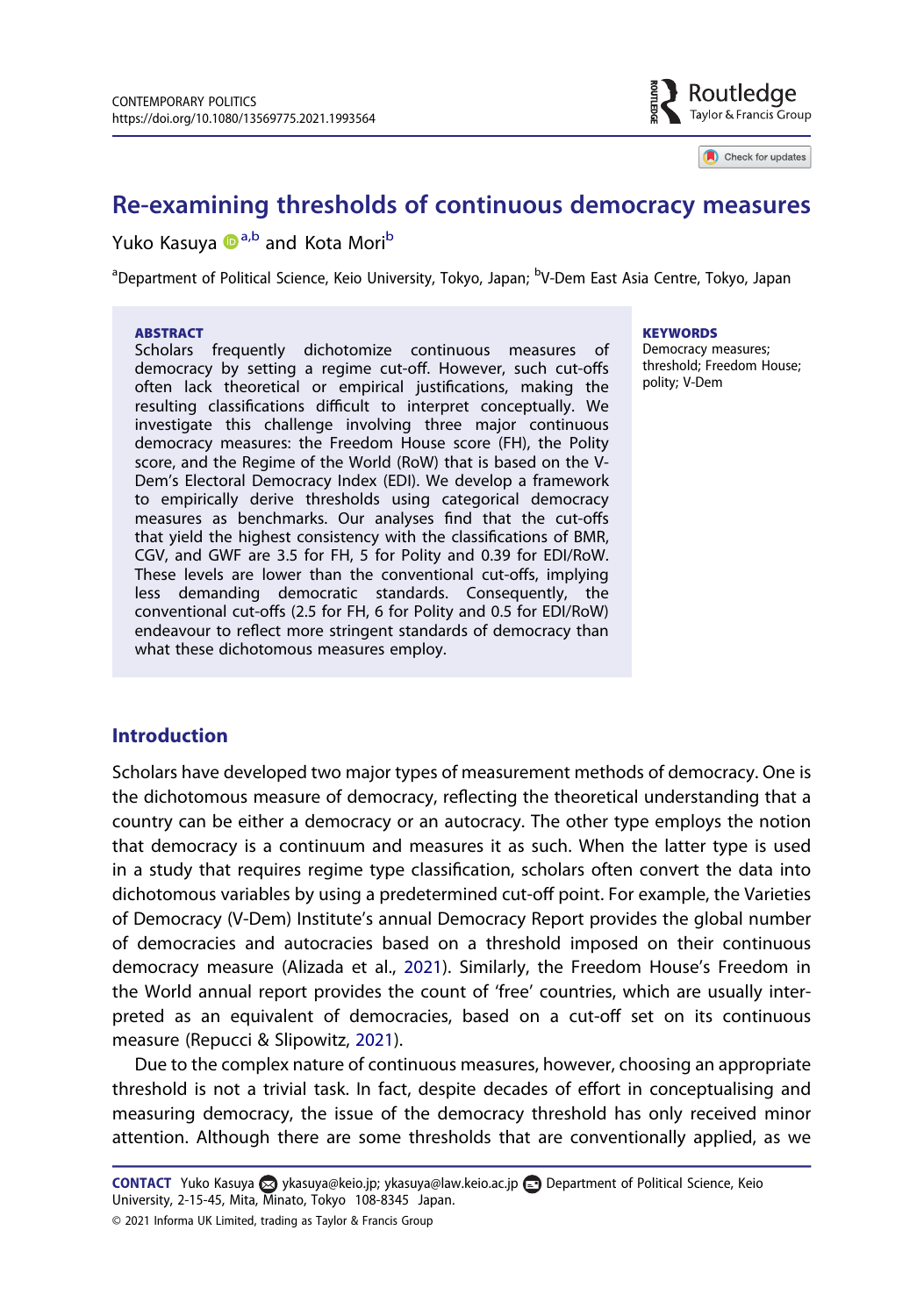discuss below, they often lack theoretical justification, and some are even seen as arbitrary choices. This is a critical oversight because analyses using these cut-offs risk improper interpretation of the research findings.

This article aims to fill this gap in the literature by re-examining the regime cut-offs for three major continuous measures: the Freedom House's global freedom score (hereafter FH), the Polity IV Project's Polity score (hereafter Polity) and the V-Dem Project's Electoral Democracy Index (EDI).<sup>1</sup> For FH and Polity, the providers offer a set of suggested regime cut-offs in their official documents. Regarding the EDI, a 2018 article by Lührmann et al. (2018) introduced a regime classification called the 'Regime of the World' (hereafter RoW), which is based on the EDI. Although this scheme is not officially endorsed by the V-Dem Project, the RoW has been used in many studies, including the V-Dem Project's official publications.<sup>2</sup>

Our approach to the threshold assessment uses dichotomous measures of democracy as benchmarks. Many dichotomous measures, especially the ones we use, document their coding criteria explicitly by defining the set of conditions a country must fulfil to be classified as a democracy. As a result, the empirical thresholds that we derive so as to best approximate the benchmarks can be interpreted as employing a similar level of requirement as the benchmarks. We first employ three dichotomous democracy measures with similar minimalist democracy conception created by the following groups as benchmarks: (1) Boix, Miller and Rosato (hereafter BMR, Boix et al., 2013); (2) Cheibub, Gandhi and Vreeland (hereafter CGV, Cheibub et al., 2010); and (3) Geddes, Wright, and Franz (hereafter GWF, Geddes et al., 2014a).<sup>3</sup> In our analyses, the cut-off points that achieve the highest consistency with the binary measure coding are 3.5 for FH, 5 for Polity and 0.39 for EDI. These register lower standards for democracy than the conventional thresholds (2.5, 6 and 0.5, respectively). This result implies that in classifying a country as a democracy, the conventional cut-offs of FH, Polity and RoW require a more stringent set of conditions than those prescribed in the dichotomous measures. We further conduct analogous analyses using different benchmark variables: BMR's democracy coding including female suffrage and the eight-fold regime classification from Skaaning et al. (2015)'s Lexical Index of Electoral Democracy (LIED). $4$  Our results confirm that the conventional cut-off levels of FH, Polity and EDI represent a higher standard than the procedural minimum notion of democracy.

This study's contribution is both theoretical and practical. Theoretically, we address the issue of measurement validity concerning regime cut-offs. Currently, the conventional thresholds of three continuous democracy measures face the problematic situation in which discussion of the concept to be measured is almost absent while the measurements already exist. Our study mitigates this situation by illuminating the nature of democracy these conventional cut-offs denote. Practically, this study provides empirical researchers with guidance to choose reliable and interpretable thresholds that fit particular research contexts. This is particularly important for the study areas where the use of dichotomous classifications is pervasive or even necessary. For example, scholars addressing the recent debate on democratic backsliding often count the number of democracies and non-democracies or that of backsliders and compare them across time and regions of the world (e.g. Alizada et al., 2021). Properly chosen thresholds would enhance our understanding of the state of the world and strengthen statistical findings. In addition, since our method is designed to be generic, it is not limited to a specific set of indices; one may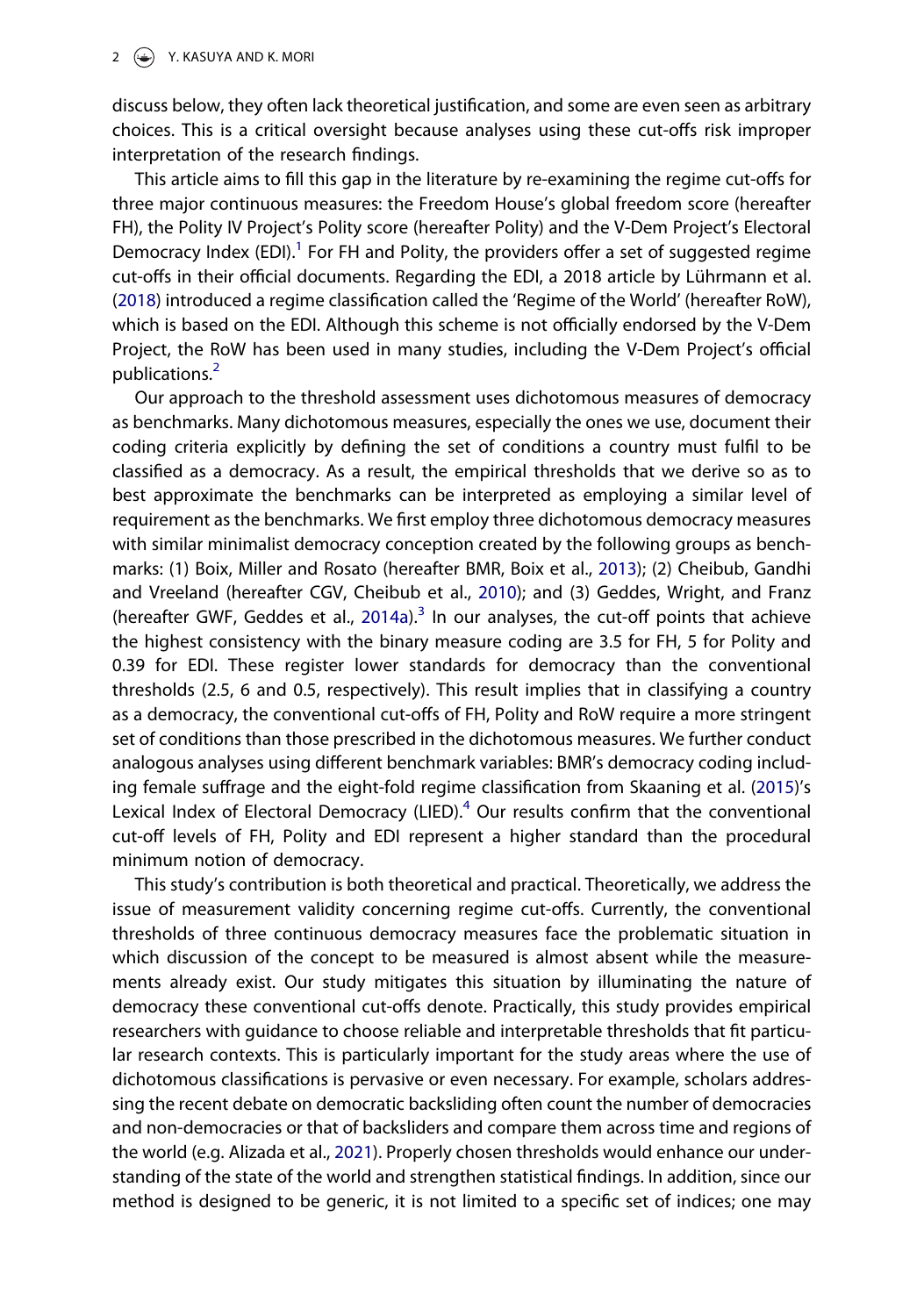apply the method we introduce in this study to different variables and benchmarks with little modification.

Our analyses proceed in four steps. First, we review the related literature and demonstrate that the three continuous measures' cut-offs conventionally used in practice lack a clearly defined concept that they are supposed to measure. Second, we discuss the properties of three dichotomous measures that we use as the first set of benchmarks, namely, BMR, CGV, and GWF. Third, using these measures, we empirically derive the cut-off point for each continuous measure that best approximates the dichotomous measures' regime classification. Fourth, we conduct similar optimisation analyses with two alternative sets of benchmark measures: BMR's extension variable that includes female suffrage condition, and Skaaning et al. (2015)'s LIED. In the conclusion section, we summarise the implications of this study.

#### Using continuous measures as though they are categorical

Depending on how one conceptualises democracy, there are two ways of measuring this 'essentially contested concept' (Collier et al., 2006). Some scholars maintain that countries are either in a state of democracy or non-democracy, meaning that there is no grey zone (e.g. Linz, 1975; Sartori, 1987; Huntington, 1991; Alvarez et al., 1996). Building on this concept of democracy, a number of databases have been developed that code political regimes as a dichotomous variable (Przeworski et al., 2000; Boix et al., 2013; Geddes et al., 2014a). However, other scholars consider the conceptual structure of democracy a continuum. For example, Dahl (1973, p. 241) states that 'every country is located somewhere along the underlying continuum' of being democratic. The continuous measures of democracy reflect this view of democracy (Bollen, 1980; Gastil, 1985; Gastil, 1990; Gurr et al., 1990; Vanhanen, 2000; Coppedge et al., 2011).

A common practice in the literature is to convert the variables originally measured on a continuous scale into dichotomous ones for the purpose of statistical analysis. In our review of ten major journals in comparative politics and international relations published between 2000–2019, 149 articles employed Polity as a discrete variable while nine articles used FH.<sup>5</sup> Indeed, it has become almost an industry standard to use the cut-offs suggested by the providers – namely, 2.5 for FH and 6 for Polity – to the extent that they appear in an influential textbook of comparative politics (Clark et al., 2017, pp. 157–160). The EDI-based RoW was only introduced in 2018. Along with the recent popularity of the V-Dem data in general, many regime scholars have adopted the RoW, and the number of citations has, thus, quickly increased.<sup>6</sup>

Some scholars have criticised that FH and Polity users have picked different cut-off points than what providers have endorsed. For example, Bogaards (2012) found 14 different ways to set FH's cut-off points other than the provider-suggested value and 18 different ways for Polity. Other scholars have also found that studies can obtain different results depending on which cut-off points they use, thus impairing the accumulation of findings (Elkins, 2000; Casper & Tufis, 2003; Bogaards, 2010; Cheibub et al., 2010).

However, few scholars have critically questioned why those cut-off points were set at their specific initial positions. In our review of the related literature, we found that several scholars raised this question in passing. For example, Lueders and Lust (2017, p. 11) noted that 'the regime thresholds created based on Polity IV or Freedom House are arbitrary'.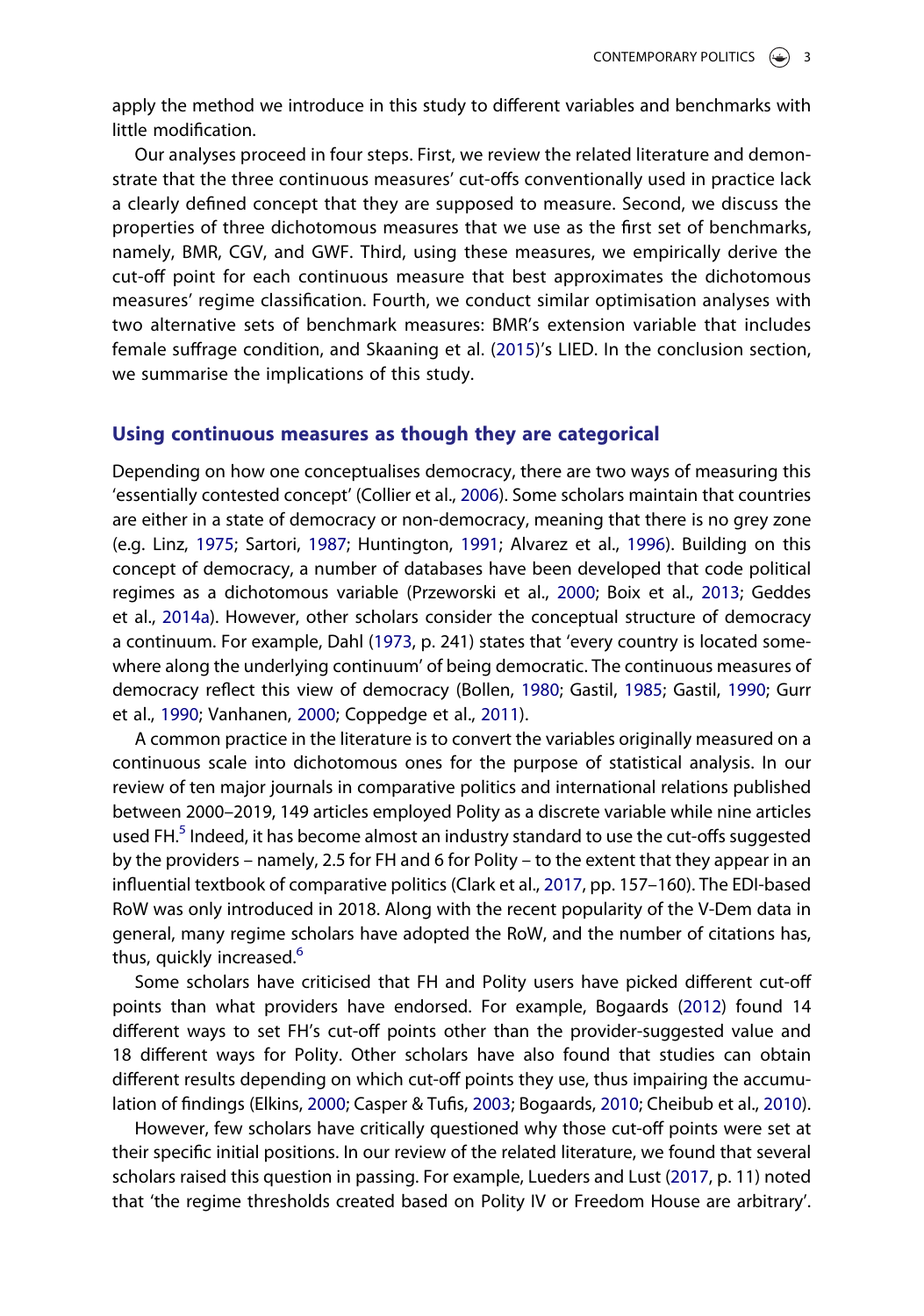#### 4 Y. KASUYA AND K. MORI

The Comparative Politics textbook by Clark et al. (2017, p. 157, fn.3) mentioned in a footnote that 'the decision of where to place the cut-off points is rarely, if ever, justified in a theoretical manner'. However, we found little mention of this point in some of the most fully fledged critiques of democracy measures (e.g. Munck & Verkuilen, 2002; Goertz, 2006). Arguably, this is a crucial oversight in the studies of political regimes because – as discussed below – the conventional cut-offs lack theoretical justification for what they are measuring conceptually.

In our review of the codebooks and related documents, none of these continuous measures of democracy provide a theoretical discussion of where they set their cut-off points. In FH, countries are given the status of 'Free' (1.0–2.5), 'Partly Free' (3.0–5.0) or 'Not Free'  $(5.5-7.0)$ .<sup>7</sup> However, we could not find any clear conceptual explanation of why these values were assigned to each category in the Freedom House's methodology document. Although the Freedom House does not explicitly state that their Freedom in the World score is a measure of democracy, scholars often equate democracy with the 'Free' status (Clark et al., 2017, p. 160). $8$ 

The Polity website states that country-years with a Polity score of  $\geq$ 6 are 'democracies', but it provides no rationale for setting this cut-off point.<sup>9</sup> Meanwhile, the terms they introduce are used inconsistently. In the codebook's latest version, a Polity score of ≥7 is called 'full democracy', whereas their website labels a score of ten as a 'full democracy' (Marshall et al., 2002, p. 35). We could not find any explanation as to why and how they differ conceptually among our consulted sources.<sup>10</sup>

For the RoW, there are three necessary conditions for a country to be classified as a democracy: (1) de facto multiparty elections, (2) free and fair elections and (3) a score of  $>0.5$  on the EDI. The first two conditions are coded on an ordinal scale,<sup>11</sup> and the third relies on a cut-off point set for an interval scale (Lührmann et al., 2018). In this study, we are specifically concerned with the 0.5 cut-off, which determines 99.9% of the RoW's coding from 1900 to 2019.<sup>12</sup> Accordingly, the 'RoW cut-off' refers to the 0.5 threshold, and this differs from the 'RoW classification', which denotes the classification scheme that involves all three conditions mentioned above. The EDI is one of the most abstract-level indices within V-Dem indices, and it aggregates about 40 basic variables (Coppedge et al., 2011, p. 39). We find little theoretical justification for why 0.5 should be the threshold, and – unlike the other two conditions – it is difficult to interpret what 0.5 signifies given the EDI's highly abstract nature. The proponents of this cut-off also write that 0.5 is 'admittedly arbitrary' (Lührmann et al., 2018).

In summary, the three major continuous democracy measures' conventional cut-off points lack theoretical grounds to answer why these values are set at that level. This raises the issue of measurement validity; we are uncertain to what extent the suggested cut-off points appropriately measure the boundary of democracy. In reference to Adcock and Collier's concept measurement scheme, we face a problematic situation where discussion of the concept to be measured is almost absent while the measurements already exist (Adcock & Collier, 2001). This situation can result in a conceptual discrepancy between the researchers' intended analyses and the regime classification implied by the cut-offs. Further, there is a danger of falling into a circular explanation when classifying a given country-year as a democracy because it passed a certain threshold without understanding what the threshold means.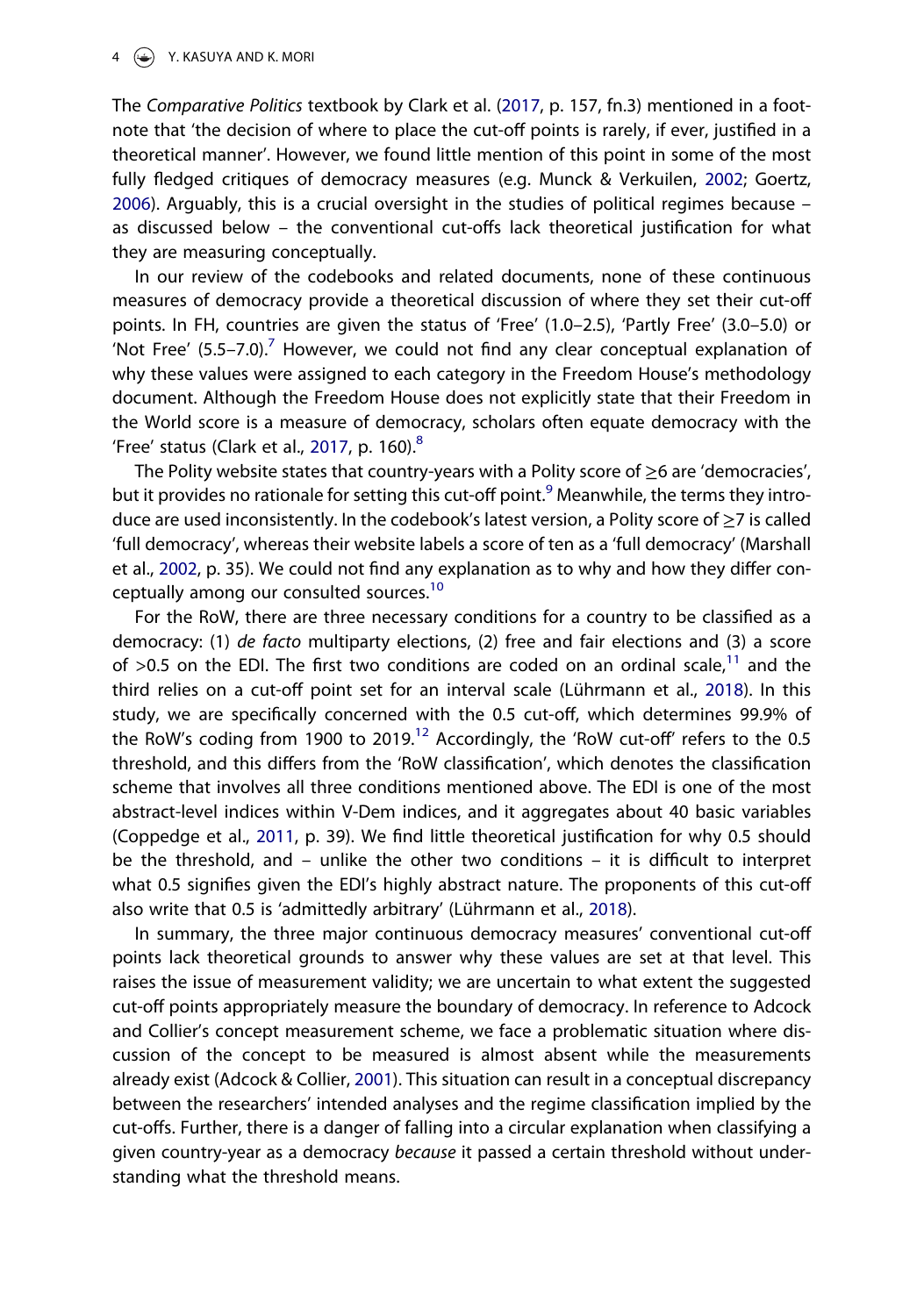Against this backdrop, one can avoid using the democracy cut-off points but employ these continuous measures as-is. Alternatively, Bogaards suggested choosing the Polity components that presumably measure the phenomenon of interest and using them either as-is or combining them (Bogaards, 2012). Also, Skaaning et al. (2015) developed an eight-point electoral democracy scale that allows users to interpret the meaning of each category. In contrast, we tried to preserve the idea of using cut-off points for continuous democracy measures by providing reference points for conceptual evaluation.

#### Binary measures as a benchmark

In this study, we empirically derive thresholds of continuous democracy measures by using dichotomous democracy measures as benchmarks. While continuous measures are useful for cross-national and/or inter-temporal comparison (e.g. country A is more democratic than country B, or country C has become more democratic in the last decade), their numeric values tend to be difficult to interpret. This is because continuous measures are often computed from a number of variables representing various properties, often by a complex mathematical formula, and thus, an identical value may result from different variable combinations. As a result, finding appropriate thresholds through a theoretical approach (e.g. based on the mathematical properties of the estimation schemes) becomes a nontrivial task. Dichotomous measures, in contrast, have an advantage in interpretability because the coding rules usually define the criteria for a country-year to be classified as a democracy explicitly. Our approach is to utilise dichotomous measures to enhance the interpretability of continuous values and help to derive appropriate thresholds empirically.

In the next section, we present the outcomes when using BMR, CGV and GWF as benchmark measures. These three are chosen mainly for two reasons. First, all of them have documentation that stipulates the set of conditions for a country-year to be classified as a democracy in their coding scheme. This is of crucial importance because without this property, the derived thresholds would also become ambiguous and uninterpretable values. Second, as Table 1 summarises, all three measures employ a similar, if not identical, set of conditions of democracy. This allows us to use them in a combined manner so that we can mitigate potential noise and biases when relying on a single reference variable (Wilson, 2014). In the latest version of BMR released in 2018, a coding of democracy that accounts for female suffrage is added. Because of the similarity with CGV and GWF, however, we employ the original BMR in this section, and we provide analyses using this new variable later. $13$ 

Table 1. Comparison of binary measures.

|            | Measurement goals       | Democracy conditions                                                                | Countries | Years     |
|------------|-------------------------|-------------------------------------------------------------------------------------|-----------|-----------|
| <b>BMR</b> | Dahl's polyarchy        | Elected executive and legislature; adult male suffrage                              | 222       | 1800-2015 |
| CGV        | Minimalist<br>democracy | Elected executive and legislature; multi-party competition;<br>alternation of power | 202       | 1946-2020 |
| <b>GWF</b> | Autocracy type          | Leadership group is elected by free and fair election                               | 182       | 1946-2010 |

Note: We provide a similar set of information for the three continuous measures under study in Appendix A.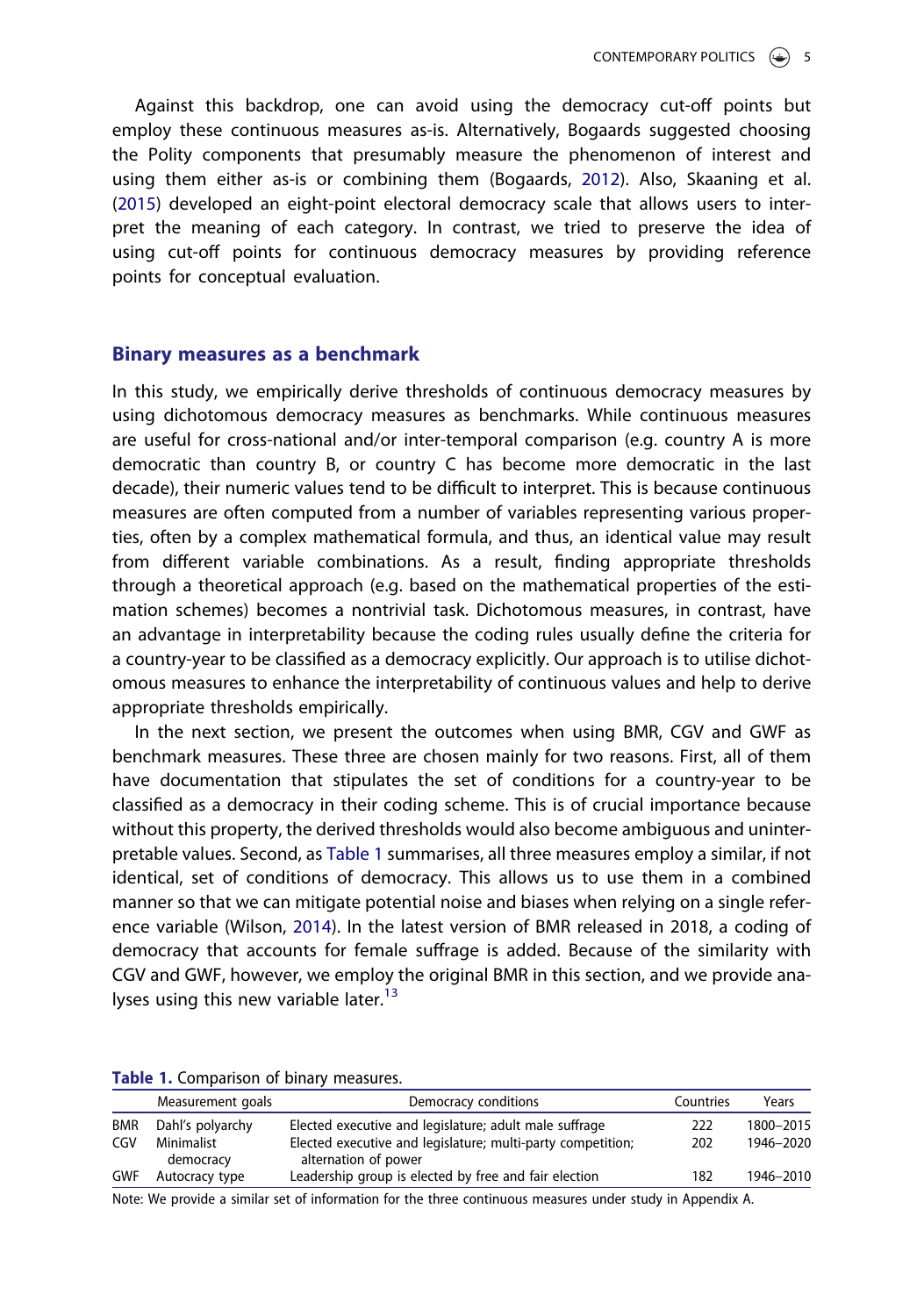#### $6 \quad \Leftrightarrow \quad Y.$  KASUYA AND K. MORI

Before proceeding to the statistical analyses, in the remaining part of this section, we review the properties of the three dichotomous measures to demonstrate their appropriateness as benchmarks. BMR, which follows the notion of democracy defined by Dahl, codes a given country-year as a democracy if it meets the following three conditions: (1) the executive is either directly or indirectly elected in popular elections and is responsible either directly to voters or a legislature; (2) the legislature (or the executive if elected directly) is chosen in free and fair elections; and (3) the majority of adult men have the right to vote (Boix et al., 2013).

Intending to measure the minimalist notion of democracy, the creators of the CGV defined democracy as a regime in which 'government officials are filled as a consequence of contested elections' (Cheibub et al., 2010, p. 69). According to this definition, they code a country-year as democratic if it meets all four of the following conditions: (1) the chief executive must be chosen by a popular election or by a body that was itself popularly elected; (2) the legislature must be popularly elected; (3) there must be more than one party competing in the elections; and (4) an alteration in power must have taken place under the electoral rules, which were identical to those that brought the incumbent into office.<sup>14</sup>

For the GWF, a straightforward definition of a democratic regime is missing in both the article introducing the database and in the codebook(Geddes et al., 2014b). We speculate that this is because the providers' core concern is classifying various types of autocratic regimes, and democracy is measured as a residual category of autocracy. Nevertheless, their codebook defines an 'undemocratic' regime. By inference, a democratic regime can be defined as a regime consisting of 'a direct, reasonably fair competitive election in which at least ten percent of the total population, equivalent to about 40 percent of the adult male population, was eligible to vote; or an indirect election by a body of which at least 60 percent were elected in direct, reasonably fair competitive elections; or constitutional succession to a democratically elected executive.' (Geddes et al., 2014b, p. 6).

The above discussion informs us that these three are broadly similar but differ in some of the democracy conditions they employ. For example, CGV, in comparison to the other two, does not include suffrage as a condition, but it does include government turnover to distinguish the regime type. Concerning the extent of suffrage, BMR requires a majority of adult male suffrage, whereas 40% suffice for the GWF's condition.

To check the degree of consistency among the three, we compute the fraction of country-years with the same coding for each pair, as shown in Table 2.<sup>15</sup> While the coding criteria of the three variables are not identical, each pair exhibits a high agreement ratio, around 95%.

In the next section, we employ these three measures as benchmarks for assessing the cut-offs of continuous measures. We expect that this exercise allows us to map the criteria that the dichotomous measures employ – the procedural minimum notion of democracy – onto the scale of the continuous measures.

| Table 2. Fraction of country-year pairs in agreement. |            |       |       |  |  |  |  |
|-------------------------------------------------------|------------|-------|-------|--|--|--|--|
|                                                       | <b>BMR</b> | CGV   | GWF   |  |  |  |  |
| <b>BMR</b>                                            | 1.000      |       |       |  |  |  |  |
| CGV                                                   | 0.951      | 1.000 |       |  |  |  |  |
| <b>GWF</b>                                            | 0.947      | 0.952 | 1.000 |  |  |  |  |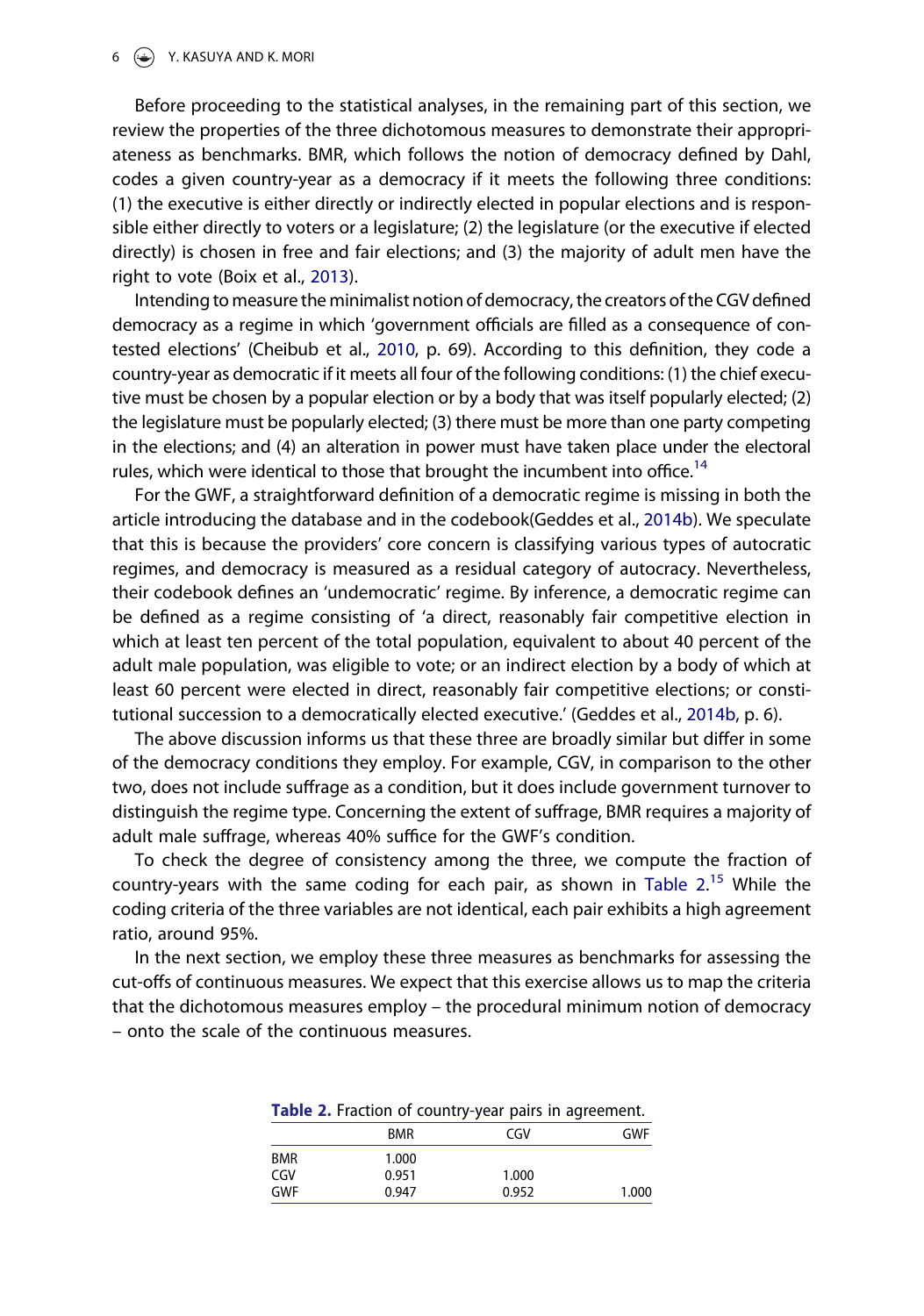#### Cut-off points that approximate three dichotomous measures

In this section, we present empirical derivation of cut-off points for FH, Polity, EDI/RoW using BMR, CGV, and GWF as dichotomous benchmarks. Methodologically, our approach is an application of the grid-search algorithm: For every possible candidate threshold, we calculate the fraction of agreement between the binary benchmarks and the classification implied. The optimal threshold is the one that achieves the highest agreement ratio.<sup>16</sup>

Figure 1 visually presents the idea behind our approach. In this figure, we plot the histograms of continuous democracy measures and the corresponding density estimates by the classification in the dichotomous benchmarks. In general, we observe that the dark (autocracy in the binary classification) and light (democracy) histograms are polarised to each end, implying a strong correlation between binary and continuous measures. Consistently across the panels, the conventional cut-offs, shown as the vertical dashed lines, are located at more 'democratic' points than the intersection of two density plots.<sup>17</sup> From this visual inspection we can infer that  $-$  to be classified as a democracy in FH, Polity and EDI/RoW under the conventional cut-offs – a county needs to fulfil higher democratic standards than the dichotomous measures.

Figure 2 shows the optimisation of the thresholds visually. In this figure, we plot the fraction of agreement against the cut-off point levels for each pair of continuous and dichotomous measures. The top row of the graph exhibits the average scores across three dichotomous measures and the graphs in the second row and below show the results using the dichotomous measures separately.<sup>18</sup> Dotted and dashed lines indicate the cut-offs that achieve the highest consistency scores<sup>19</sup> and the conventional cutoffs, respectively. This figure also indicates that, in all settings, the conventional cut-offs



Figure 1. Distribution of continuous democracy measures by binary classification. Note: The histograms of the continuous measures, separately for country-years coded as a democracy (light-grey) and those coded as an autocracy (dark-grey). Solid lines are the corresponding kernel density estimates. The vertical dashed lines indicate the conventional cut-off points.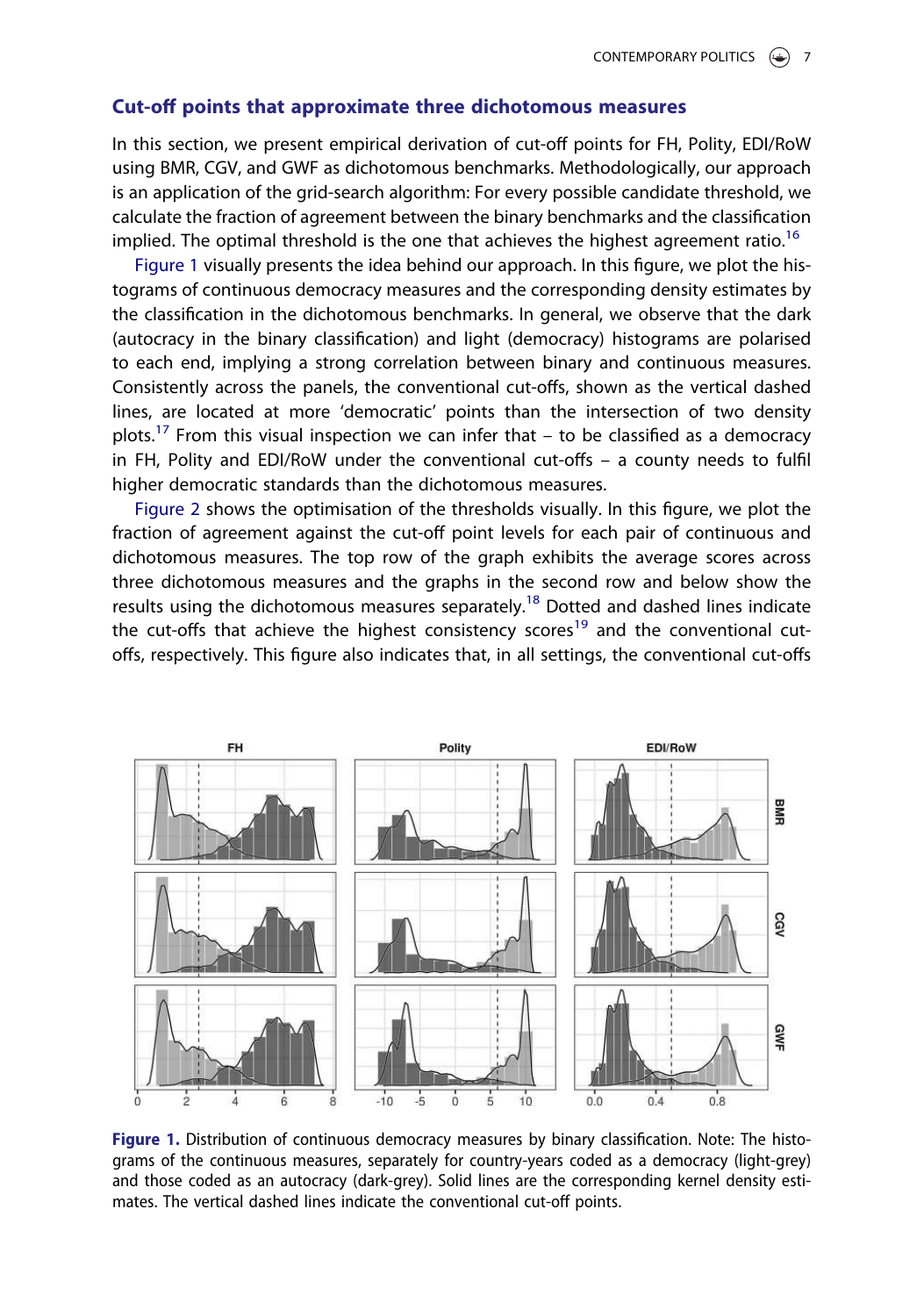

Figure 2. Fraction of agreement with dichotomous benchmarks by threshold levels. Note: The fraction of agreement between dichotomous benchmarks and the classification implied by threshold levels. Columns represent continuous measures and rows correspond to the benchmark variables, with the first row representing the average of the other three. The dotted and dashed vertical lines indicate the conventional and the optimal thresholds.

are located at a more democratic level than the peaks of the curves, thus confirming the same finding as presented in Figure 1.

Table 3 compares the conventional cut-off points with those that achieve the highest average consistency.<sup>20</sup> Although the conventional cut-offs of FH, Polity and EDI/RoW are 2.5, 6 and 0.5, respectively, our analyses indicate that the highest fraction of agreement is achieved at the cut-off points 3.5 for FH, 5 for Polity and 0.39 for EDI/RoW.<sup>21</sup> Hereafter, for the sake of convenience, we will interchangeably call these 'optimal cut-offs'. By examining the scores in the table, one might think that there are only slight differences between the two groups. This is because most of the country-years in the datasets lie in the zones of clearly democratic or clearly autocratic, where threshold adjustments do not alter the classification for most cases. The cut-off scores' differences come mainly from the small fraction of the country-years at the borders of the regime transition that are subject to measurement disagreements (Coppedge et al., 2011, p. 252). In this regard, the optimal

| Table 3. Cut-off point estimates using the dichotomous measures as reference. |  |                    |
|-------------------------------------------------------------------------------|--|--------------------|
| Conventional                                                                  |  | O <sub>ntima</sub> |

|           |               | Conventional              |               |                           |            |
|-----------|---------------|---------------------------|---------------|---------------------------|------------|
|           | Cut-off point | Fraction of Agreement (%) | Cut-off point | Fraction of Agreement (%) | N. of Obs. |
| <b>FH</b> | 2.5           | 86.3                      | 3.5           | 91.0                      | 19,078     |
| Polity    |               | 91.8                      |               | 92.8                      | 28,735     |
| EDI/RoW   | 0.5           | 89.8                      | 0.39          | 91.6                      | 31,015     |

Note: "Optimal" denotes the threshold level that achieves the highest fraction of agreement between the dichotomous measures' coding and classifications implied by thresholds.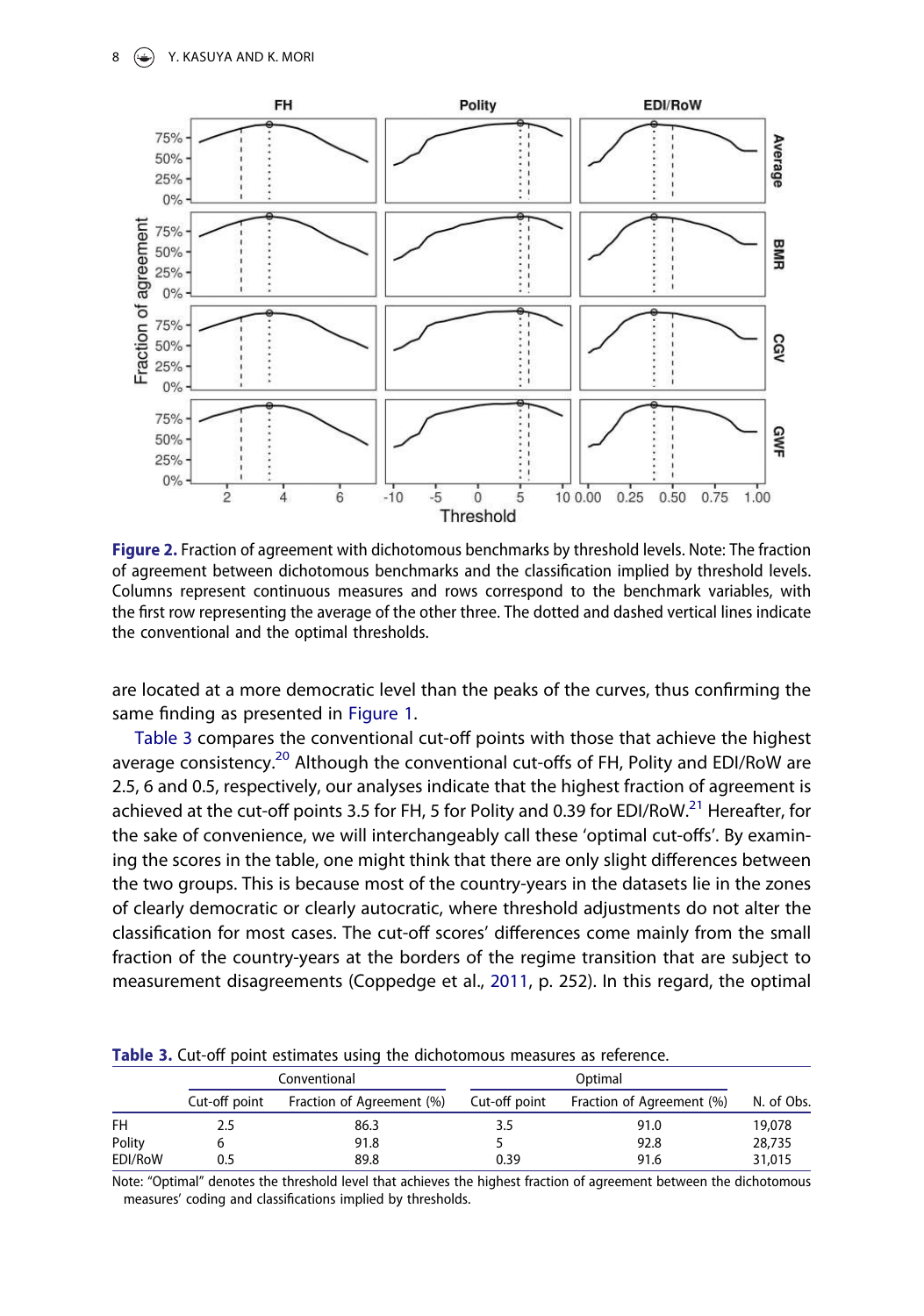thresholds are mainly driven by these grey-zone cases and are chosen so as to maximise coding agreements with the dichotomous benchmarks. $^{22}$ 

In summary, all three conventional cut-offs are more stringent than the cut-offs that achieve the highest consistency with the combined dichotomous measures. This suggests that the conventional cut-offs signify higher standards of democracy than what the dichotomous benchmarks prescribe.<sup>23</sup>

#### Thresholds from benchmarks with alternative democracy conceptions

To further examine the impact of the benchmark choice, we provide a similar threshold calculation in this section, using two alternative benchmark measures. Firstly, we employ an extension of BMR with a female suffrage requirement. This variable has recently been added to their dataset and employs the same set of conditions as the original BMR, except that the suffrage requirement is not limited to adult males. $^{24}$  Accordingly, this benchmark requires a higher level of democracy standard.

Figure 3 plots the fraction of agreement against the cut-off levels for the original BMR and BMR with female suffrage requirement (labelled 'BMR-female' for short). Note that the result for BMR is reproduced from Figure 2 for the purpose of comparison. We omit FH from this analysis since for the period when FH is available, BMR and BMR-female take identical values.<sup>25</sup> The optimal thresholds with BMR-female are 5.5 for Polity (5 with the original BMR) and 0.48 for EDI/RoW (0.39 with the original).<sup>26</sup> The thresholds in both cases have moved to the direction of higher levels of democracy, due to the more stringent nature of democracy coding of this benchmark variable. In fact, when using BMRfemale as the benchmark, the optimal thresholds become close to the conventional ones both for Polity and EDI/RoW.

Secondly, we employ the LIED developed by Skaaning et al. (2015). The authors of the LIED evaluate country-years on the properties related to electoral democracy, such as the existence of election and competitiveness. Based on the fulfilment of these properties, they categorise country-years into eight-fold regime classification from non-electoral autocracy (least democratic) to polyarchy (most democratic). These LIED classes, although



Figure 3. Comparison of the threshold optimisation using BMR and BMR-female as benchmarks.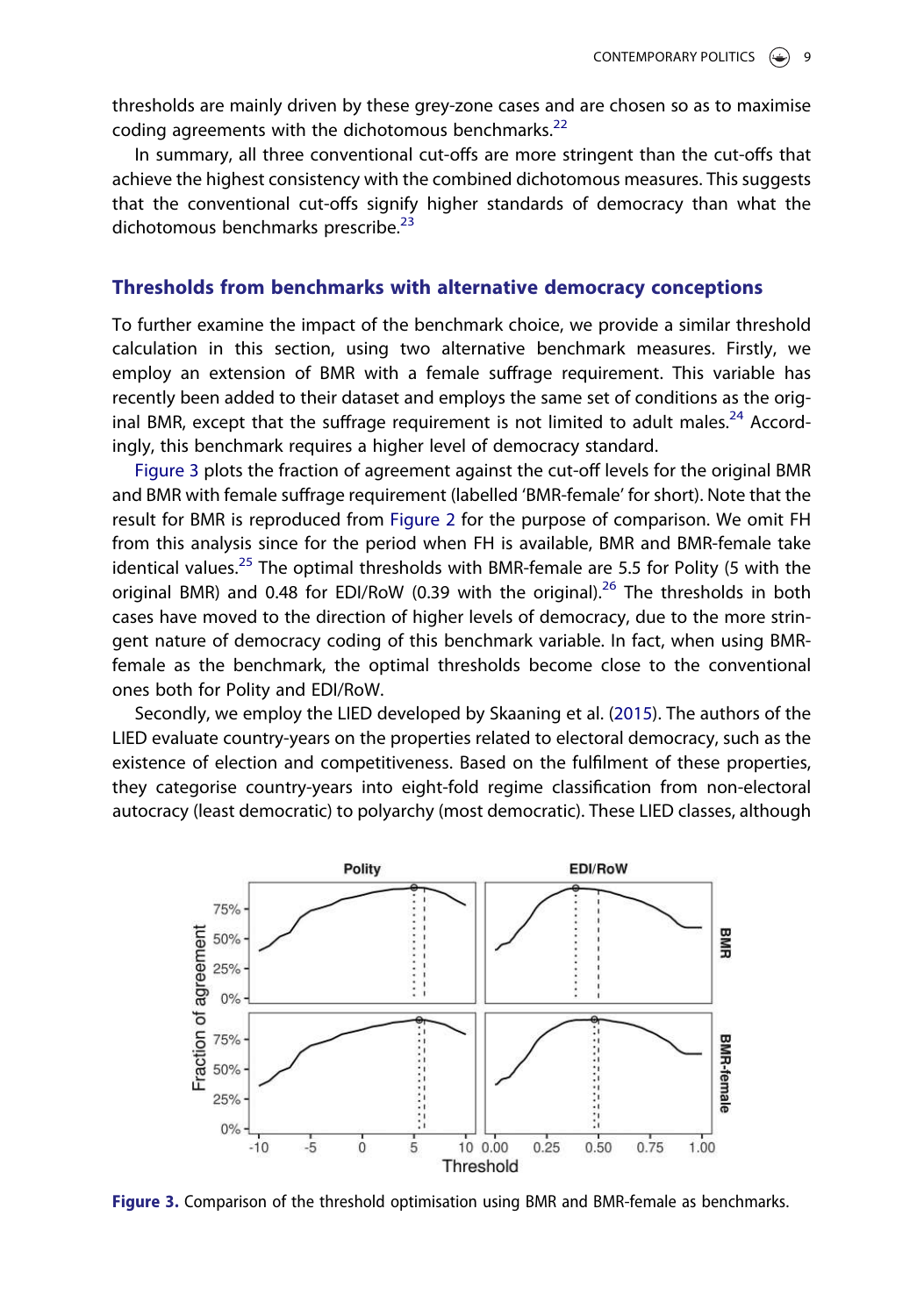|  |  |                      | Table 4. Optimal threshold for the LIED classifications. |
|--|--|----------------------|----------------------------------------------------------|
|  |  | $IIFD \text{,} IIRD$ |                                                          |

|                | LIED ver.6.0                                                                      | FH  | Polity | EDI/RoW |
|----------------|-----------------------------------------------------------------------------------|-----|--------|---------|
| L <sub>0</sub> | No election (non-electoral autocracies)                                           |     | -10    |         |
| L1             | No-party or one-party elections (one-party autocracies without elected executive) |     | -9     | 0.10    |
| L <sub>2</sub> | Multiparty elections for L (multiparty autocracies without elected executive)     | 4.5 | -4     | 0.21    |
| L <sub>3</sub> | Multiparty elections for L and E (multiparty autocracies)                         | 4.5 | -3     | 0.25    |
| L <sub>4</sub> | Minimally competitive, multiparty elections for L & E (exclusive democracies)     | 3.5 | 4      | 0.39    |
| L <sub>5</sub> | L4 with full male or female suffrage (male democracies)                           | 3.5 | 6      | 0.42    |
| L6             | L4 with universal suffrage (electoral democracies)                                | 3.5 | 6      | 0.43    |
| L7             | L4 with universal suffrage and political liberties (polyarchies)                  | 2.5 | 8      | 0.66    |

Note: In the second column, L stands for legislative elections, E stands for executive elections. The regime names in the parenthesis are found in the Codebook for the version 6. The dotted line denotes the distinction between autocracies and democracies according to the terms used by Skaaning et al. (2015).

they are ordered, can be seen as eight distinct dichotomous measures that represent different levels of requirements. Hence, we can apply the same methodology to them to calculate the optimal threshold for each.

Table 4 summarises the results.<sup>27</sup> Each line shows the optimal thresholds for the corresponding LIED class (we call them L0 through L7 to follow the LIED authors' terms). Note that L0, non-electoral autocracies, is the least democratic class among all, and thus, is assigned the smallest possible values as the threshold. For all three continuous measures, we observe a large increase in the thresholds from L1 to L2. This might be because these measures emphasise the existence of multiparty elections when assigning the values. The three dichotomous measures we used as benchmarks in the previous section would be the closest to the L4 (exclusive democracy) in this scale. As expected, the derived thresholds for L4 mostly agree with the ones obtained in the previous section. The conventional thresholds (2.5 for FH, 6 for Polity and 0.5 for EDI/RoW) tend to be located somewhere between L6 and L7 classes. This confirms the finding that they represent a higher standard than the procedural requirement of democracy.

#### Conclusion

In this paper, we have examined the ambiguity behind the regime classification cutoffs of three major continuous measures of democracy (FH, Polity and EDI/RoW). We developed an analytic scheme to empirically derive optimal cut-offs, using categorical democracy indices as benchmarks. Our analysis employing three dichotomous measures (BMR, CGV, and GWF) as benchmarks revealed that the thresholds that best approximate these benchmarks are lower (less democratic) than the cut-offs conventionally used in the literature: While a common choice of thresholds are 2.5 for FH, 6 for Polity, and 0.5 for EDI/RoW, the optimal ones (i.e. the most consistent with the benchmarks) are 3.5, 5, and 0.39, respectively. Given that these benchmarks employ a procedural minimal view of democracy, we can infer that the conventional cut-offs require higher standards than that. We further conducted additional benchmarking exercises using the BMR with a female suffrage requirement and the LIED as an alternative benchmark variable and similar results. In particular, we found that the conventional cut-offs sit somewhere in-between 'electoral democracy' and 'polyarchy' in the LIED scale, while the cut-offs derived with the three dichotomous indices mostly agree with 'exclusive democracy'.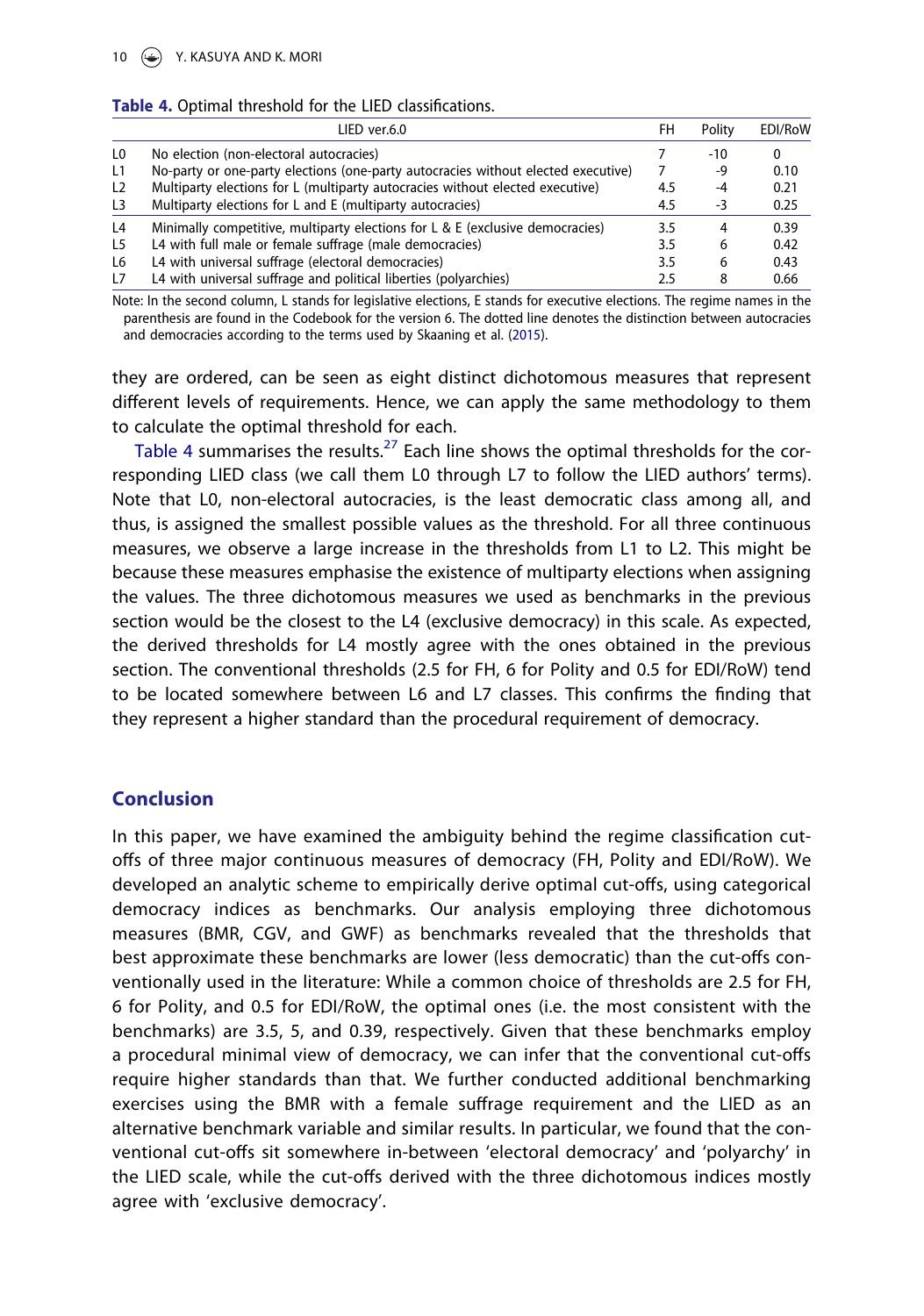Given our findings, we suggest that empirical researchers should choose thresholds carefully depending on the research context. For example, when one's theory is concerned with the procedural minimal view of democracy, then the cut-offs we obtained using BMR, CGV and GWF as the benchmarks could be a more appropriate choice than the conventional ones. Since a number of popular databases are not updated every year, empirical researchers often suffer from insufficient data points. In such cases, they can supplement their dataset by discretising the measures from actively updated databases, by using appropriate thresholds estimated by our approach. This would give researchers more opportunities for robustness checks for their analyses with more data with proxy democracy measures.

We end this article with some future research avenues. First, a similar type of threshold assessment can be conducted for other continuous democracy measures. Promising candidates would include the V-Dem's Liberal Democracy Index and the Economist Intelligence Unit's democracy index.<sup>28</sup> Second, our approach can enhance empirical studies in relatively new areas of inquiry that face data coverage challenges, both in terms of the number of countries included and the length of the data collection period. One example would be the studies on hybrid regimes. There is growing consensus that the less-than-democratic regimes are not transitory but constitute a regime type of its own, namely, a hybrid category between democracy and autocracy (Karl, 1995; Diamond, 2002; Bogaards, 2009; Morlino, 2009). However, most existing classifications for such regimes are either limited to a small set of countries and periods (e.g. Diamond, 2002; Merkel, 2004; Morlino, 2009) or based on cut-offs with little theoretical justification.<sup>29</sup> Using the framework of this study, one may obtain empirical thresholds from existing datasets possibly of small size and use them to expand the dataset both intersectionally and longitudinally. This would provide researchers with opportunities to study topics otherwise impossible to investigate, or at minimum, to test their theories with a larger dataset. Finally, one could improve the fractions of agreement by exploring approximating functions other than simple thresholding. Our analyses found that simple thresholding with a single continuous variable achieved an agreement ratio larger than 90%. This score could further be improved by incorporating multiple predictive variables, possibly in combination. A high agreement ratio would benefit the construction of more reliable proxy variables. In addition, analyses with multiple predictive variables would gain qualitative insights on the target measures, which can reveal the properties of the measures from an empirical standpoint.

#### **Notes**

- 1. Technically speaking, FH and Polity are ordinal measures and EDI is an interval scale. For Polity, we used the polity2 variable. All three indices are included in the V-Dem database, https://www.v-dem.net/en/, and we used version 10).
- 2. Since 2019, V-Dem's annual reports have presented analyses using RoW.
- 3. We use Version 3.0 of BMR, and the recently updated version of CGV by Bjørnskov and Rode (2020).
- 4. We use the version 6.0 of the dataset.
- 5. We reviewed the following sources: American Journal of Political Science, American Political Science Review, Comparative Political Studies, International Organization, International Studies, International Studies Quarterly, Journal of Conflict Resolution, Journal of Peace Research,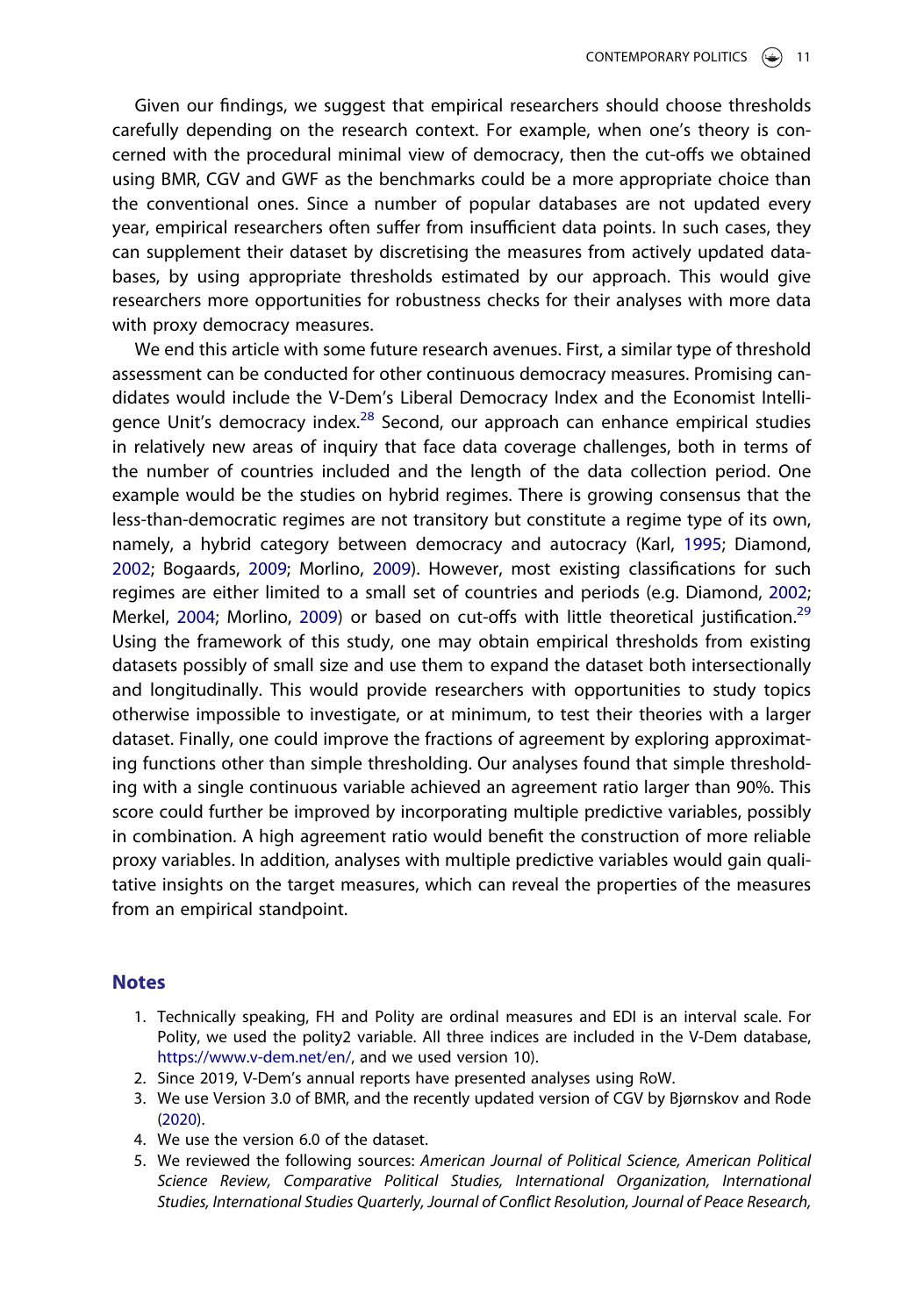12  $\circledast$  Y. KASUYA AND K. MORI

Journal of Politics, and World Politics. The list of the articles discretizing Polity and FH is available from the authors.

- 6. As of July, 2021, this article has been cited 134 times (https://scholar.google.co.jp/schhp?hl= ja&as\_sdt=0,5 (accessed July 15, 2021)).
- 7. https://freedomhouse.org/report/methodology-freedom-world-2019 (accessed August 1, 2019; The Freedom House also provides a dichotomous 'electoral democracy' coding, but this is less frequently used in scholarly work; thus, we focus on the global freedom score).
- 8. In some cases, countries with 'Free' and 'Partly Free' combined were coded as a democracy as in Starr and Lindborg (2003).
- 9. http://www.systemicpeace.org/polity/polity4x.htm (accessed July 26, 2019).
- 10. We consulted in addition to the codebooks of all versions of the Polity database and the website.
- 11. In order to pass these conditions, a given country-year needs to satisfy at least having 'one real opposition party [that] is allowed to contest' and 'substantial competition and freedom of participation' (Coppedge et al., 2019, pp. 55–60).
- 12. Among 18,649 country-year pairs, the rule on EDI individually reproduces the (binary) RoW coding for 18,626 cases. There are 15 cases where EDI is above 0.5 but coded as electoral autocracy, and 8 cases where EDI less than or equal to 0.5 but coded as electoral or liberal democracy.
- 13. In Version 3.0, 'democracy\_femalesuffrage' variable requires that at least half of adult women have the right to vote in addition to their base democracy conditions. The original BMR, which employs adult male suffrage only, is closer to the definition of democracy used in CGV and GWF, because CGV does not have suffrage conditions, and GWF stipulates male suffrage as one of the conditions for a democracy.
- 14. Some scholars point out that measuring democracy with election outcomes, in this context the turnover requirement, can be problematic (e.g., Bogaards, 2007).
- 15. Boix et al. (2013) report analogous statistics calculated with older versions of datasets in Table 2.
- 16. Wahman et al. (2013) conducts a similar analysis with a different calculation scheme. They find the optimal cut-offs for the average of (re-scaled) FH and Polity from the data of country-years of right after regime changes (i.e. years before breakdown and after transition). This data selection, however, may potentially result in unnecessary loss of information since data points where 'regime did not change' are omitted and not incorporated into the calculation. In contrast, our approach utilizes all relevant information for the calculation. In addition, the comparability of re-scaled continuous measures has not been established by the theoretical works yet. As a result, we calculate the threshold for each continuous measure separately as opposed to re-scaling and averaging them.
- 17. For FH, the intersection is to the left of the dashed line. Because the FH score is lower for more democratic regimes, the direction is the same as the other two measures.
- 18. In this paper, regime classification thresholds are defined as 'inclusive to the democracy.' For example, a threshold 0.39 for EDI/RoW would mean that a country-year pair is coded as a democracy if and only if the score is ≥0.39. Similarly, a threshold of 3.5 for FH would mean that those with a score of  $\leq$ 3.5 would be coded as a democracy.
- 19. In case multiple cut-offs achieve the highest accuracy, we chose the median of such cut-offs.
- 20. Appendix B provides the results when using each dichotomous measure separately. The results are, however, mostly identical to the ones provided in Table 3.
- 21. Despite the methodological difference, this result is mostly consistent with the results by Wahman et al. The cut-offs 3.5 for FH and 5 for Polity would be re-scaled to 5.83 and 7.5 respectively, thus the average is 6.67. This is close to their overall threshold of 7.03. The same calculation applied to the conventional cut-offs (2.5 for FH and 6 for Polity) would be mapped to 7.75 (the average of 7.5 and 8).
- 22. See also Appendix C. The full list of country-years where classifications change between the conventional and optimal cut-offs are available from the authors upon request. In total, we have 1,928 country-years with 140 distinct countries.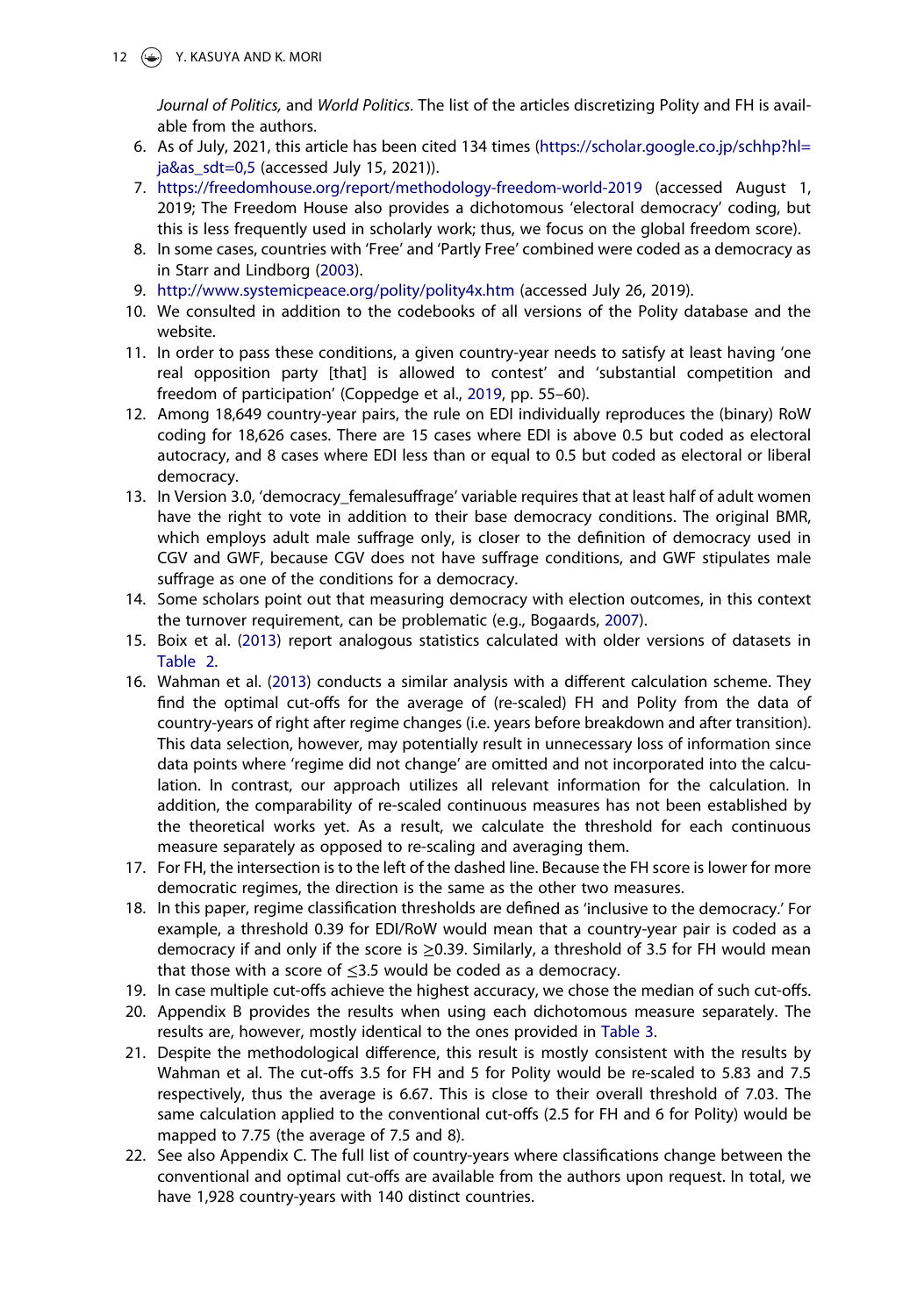- 23. To examine the implications of the different thresholds with an external dataset, Appendix D compares the conventional and optimal cut-offs to the classifications coded by area experts for Lain American countries.
- 24. This variable, named as democracy femalesuffrage, was added in the Version 3 of BMR released in 2018.
- 25. In the current version, FH is available from 1972 to 2018. The last year when BMR and BMRfemale take different values is 1970 for Switzerland, followed by 1962 (Guatemala and the Republic of Congo).
- 26. For Polity, the agreement fraction is exactly equal for threshold 5 and 6, and thus, we take the median of the two.
- 27. We provide visual inspection of the LIED analysis in Appendix E.
- 28. https://www.eiu.com/topic/democracy-index (accessed on September 10, 2020).
- 29. For example, Polity labels the intermediate category as 'anocracy' and uses the cut-off value of five. The RoW authors created quadruple sub-types called 'liberal democracy,' 'electoral democracy,' 'electoral autocracy' and 'closed autocracy' and placed a set of predetermined cut-off values.

#### Acknowledgements

The authors thank two anonymous reviewers, Vanessa Boese, Charles Crabtree, Daniela Donno, Marisa Kellam, Holger Kern, Carl Henrik Knutsen, Staffan Lindberg, Anna Lührmann, Matthew Wilson, and the participants of the V-Dem Institute's lunch seminar series and the Japanese Society for Quantitative Political Science 2020 winter meeting for helpful comments.

#### Disclosure statement

No potential conflict of interest was reported by the author(s).

#### Funding

This work was supported by Japan Society for the Promotion of Science [Grant number KAKENHI Grant 18H00816].

#### Notes on contributors

Yuko Kasuya is a professor of Comparative Politics at Keio University. Her research interests include regime transition, comparative political institutions, electoral systems, party politics, and East and Southeast Asian politics.

Kota Mori is a research fellow of the V-Dem East Asia Regional Center. He also works as an industry data scientist, primarily focused on statistical consultation and database development. He received a Ph.D.in economics from Yale University and his research interest is the application of machine learning in social science disciplines.

#### **ORCID**

Yuko Kasuya D http://orcid.org/0000-0002-5324-3204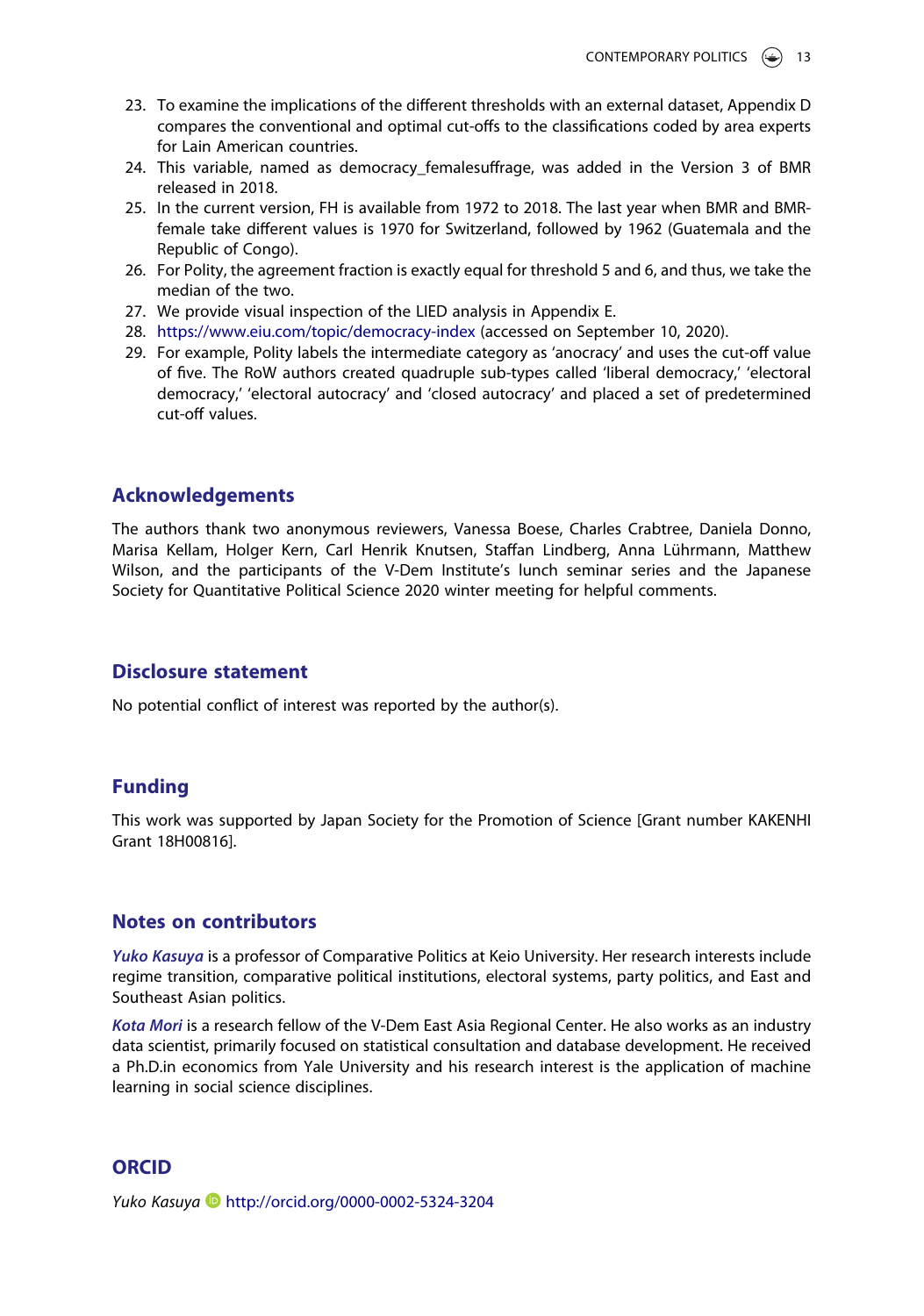### Bibliography

- Alizada, N., Cole, R., Gastaldi, L., Grahn, S., Hellmeier, S., Kolvani, P., Lachapelle, J., Lührmann, A., Maerz, S. M., Pillai, S., & Lindberg, S. I. (2021). Autocratization turns viral. Democracy Report 2021. V-Dem Institute.
- Adcock, R., & Collier, D. (2001). Measurement validity: A shared standard for qualitative and quantitative research. American Political Science Review, 95(3), 529–546. https://doi.org/10.1017/ S0003055401003100
- Alvarez, M., Cheibub, J. A., Limongi, F. & Przeworski, A. (1996). Classifying political regimes. Studies in Comparative International Development, 31(2), 3–36. https://doi.org/10.1007/BF02719326
- Bjørnskov, C., & Rode, M. (2020). Regime types and regime change: A new dataset on democracy, coups, and political institutions. Review of International Organizations, 15(2), 531–551. https:// doi.org/10.1007/s11558-019-09345-1
- Bogaards, M. (2007). Measuring democracy through election outcomes: A critique with African data. Comparative Political Studies, 40(10), 1211–1237. https://doi.org/10.1177/0010414006288968
- Bogaards, M. (2009). How to classify hybrid regimes? Defective democracy and electoral authoritarianism. Democratization, 16(2), 399–423. https://doi.org/10.1080/13510340902777800
- Bogaards, M. (2010), Measures of democratization: From degree to type to war. Political Research Quarterly, 63(2), 475–488. https://doi.org/10.1177/1065912909358578
- Bogaards, M. (2012). Where to draw the line? From degree to dichotomy in measures of democracy. Democratization, 19(4), 690–712. https://doi.org/10.1080/13510347.2011.613563
- Boix, C., Miller, M., & Rosato, S. (2013). A complete data set of Political regimes, 1800–2007. Comparative Political Studies, 46(12), 1523–1554. https://doi.org/10.1177/0010414012463905
- Bollen, K. A. (1980). Issues in the comparative measurement of political democracy. American Sociological Review, 45(3), 370–390. https://doi.org/10.2307/2095172
- Casper, G. & Tufis, C. (2003). Correlation versus interchangeability: The limited robustness of empirical findings on democracy using highly correlated data sets. Political Analysis, 11(2), 196–203. https://doi.org/10.1093/pan/mpg009
- Cheibub, J. A., Gandhi, J., & Vreeland, J. R. (2010). Democracy and dictatorship revisited. Public Choice, 143(1), 67–101. https://doi.org/10.1007/s11127-009-9491-2
- Clark, W. R., Golder, M., & Golder, S. N. (2017). Principles of comparative politics. CQ Press.
- Collier, D., Hidalgo, F. D. & Maciuceanu, A. O. (2006) Essentially contested concepts: Debates and applications. Journal of Political Ideologies, 11(3), 211–246. https://doi.org/10.1080/ 13569310600923782
- Coppedge, M., Gerring, J., Knutsen, C. H., Lindberg, S.I., Teorell, J., Altman, D., Bernhard, M., Fish, M.S., Glynn, A., Hicken, A.,Lührmann, A., Marquardt, K.L., McMann, K., Paxton, P., Pemstein, D., Seim, B., Sigman, R., Skaaning, S., Staton…., & Ziblatt, D. (2019). "V-Dem Codebook v9" Varieties of Democracy (V-Dem) Project.
- Coppedge, M., Gerring, J., Altman, D., Bernhard, M., Fish, S., Hicken, A., Kroenig, M., Lindberg, S.I., McMann, K., Paxton, P., Semetko, H.A., Skaaning, S., Staton, S., & Teorell, J. (2011) Conceptualizing and measuring democracy: A new approach. Perspectives on Politics, 9(2), 247– 267. https://doi.org/10.1017/S1537592711000880
- Dahl, R. A. (1973). Polyarchy: Participation and opposition. Yale University Press.
- Diamond, L. (2002). Elections without democracy: Thinking about hybrid regimes. Journal of Democracy, 13(2), 21–35. https://doi.org/10.1353/jod.2002.0025
- Elkins, Z. (2000). Gradations of democracy? Empirical tests of alternative conceptualizations. American Journal of Political Science, 44(2), 293-300. https://doi.org/10.2307/2669311
- Gastil, R. D. (1985). The past, present, and future of democracy. Journal of International Affairs, 38(2), 161–179.
- Gastil, R.D. (1990). The comparative survey of freedom: Experiences and suggestions. Studies in Comparative International Development, 25(1), 25–50. https://doi.org/10.1007/BF02716904
- Geddes, B., Wright, J. & Frantz, E. (2014a). Autocratic breakdown and regime transitions: A new data set. Perspectives on Politics, 12(2), 313–331. https://doi.org/10.1017/S1537592714000851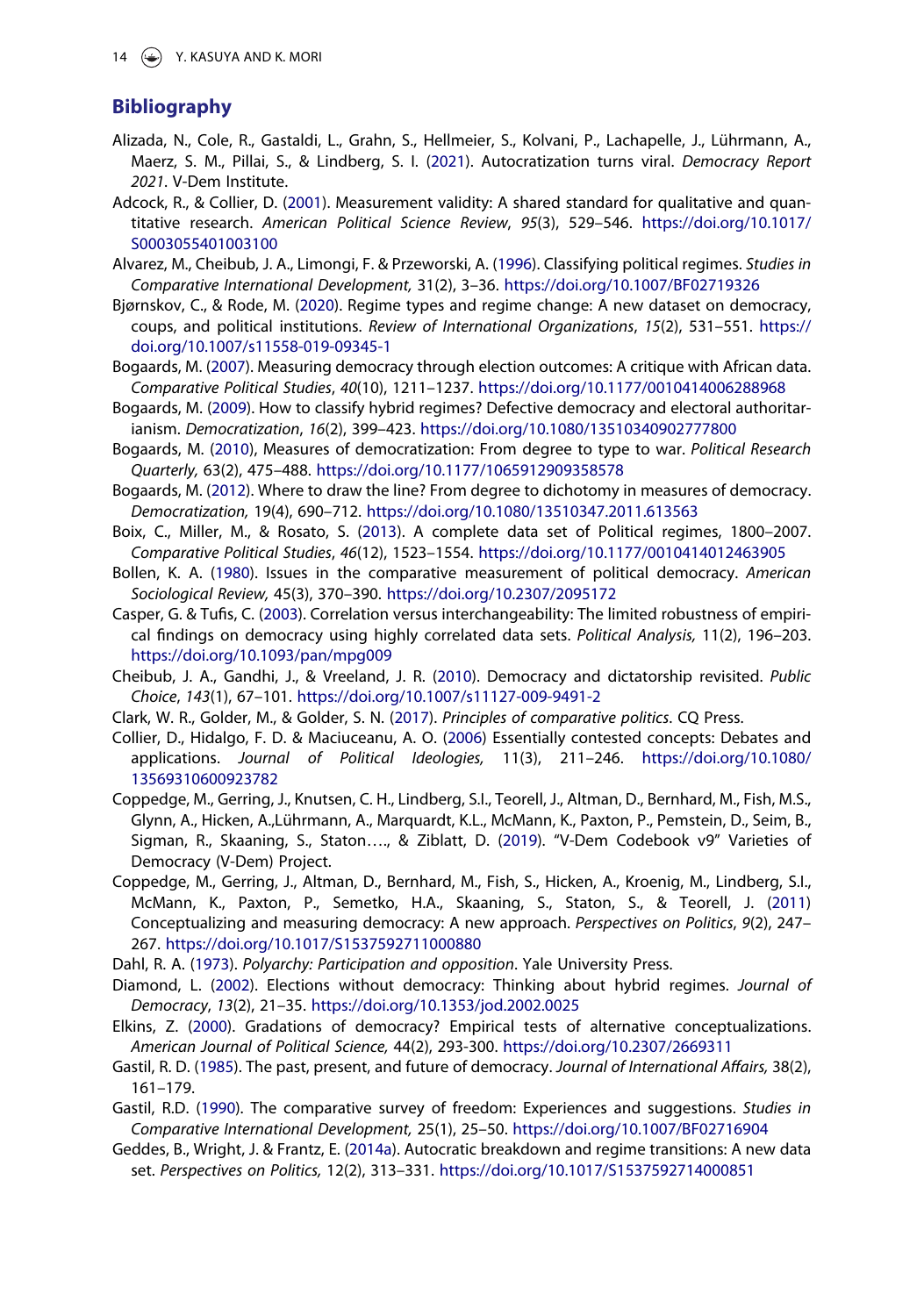- Geddes, B., Wright, J., & Frantz, E. (2014b). Autocratic regimes code book, version 1.2. https://sites. psu.edu/dictators/wp-content/uploads/sites/12570/2016/05/GWF-Codebook.pdf
- Goertz, G. (2006). Social science concepts: A user's guide. Princeton University Press.
- Gurr, T. R., Jaggers, K., & Moore, W.H. (1990). The transformation of the western state: The growth of democracy, autocracy, and state power since 1800. Studies in Comparative International Development, 25(1), 73–108. https://doi.org/10.1007/BF02716906
- Huntington, S. P. (1991). Democracy's third wave. Journal of Democracy, 2(2), 12–34. https://doi.org/ 10.1353/jod.1991.0016
- Karl, T. L. (1995). The hybrid regimes of Central America. Journal of Democracy, 6(3), 72–86. https:// doi.org/10.1353/jod.1995.0049
- Linz, J. J. (1975). Totalitarian and authoritarian regimes. Lynne Rienner Publishers.
- Lueders, H., & Lust, E. (2017). Multiple measurements, elusive agreement, and unstable outcomes in the study of regime change. Varieties of Democracy (V-Dem) Project Working Paper, 52.
- Lührmann, A., Tannenberg, M., & Lindberg, S. I. (2018). Regimes of the world (RoW): Opening new avenues for the comparative study of political regimes. Politics & Governance, 6(1), 60–77. https:// doi.org/10.17645/pag.v6i1.1214
- Marshall, M. G., Gurr, T. R., Davenport, C., & Jaggers, K. (2002). Polity IV, 1800–1999: Comments on Munck and Verkuilen. Comparative Political Studies, 35(1), 40–45.
- Merkel, W. (2004). Embedded and defective democracies. Democratization, 11(5), 33–58. https://doi. org/10.1080/13510340412331304598
- Morlino, L. (2009). Are there hybrid regimes? Or are they just an optical illusion? European Political Science Review, 1(2), 273–296. https://doi.org/10.1017/S1755773909000198
- Munck, G. L. & Verkuilen, J. (2002). Conceptualizing and measuring democracy: Evaluating alternative indices. Comparative Political Studies, 35(1), 5–34.
- Przeworski, A. R., Alvarez, M. E., Cheibub, J. A., & Limongi, F. (2000). Democracy and development: Political institutions and well-being in the world, 1950–1990. Cambridge University Press.
- Repucci, S., & Slipowitz, A. (2021). Freedom in the world 2021: Democracy under siege. Freedom House.
- Sartori, G. (1987). The theory of democracy revisited. Oxford University Press.
- Skaaning, S., Gerring, J. & Bartusevicius, H. (2015). A lexical index of electoral democracy. Comparative Political Studies, 48(12), 1491–1525. https://doi.org/10.1177/0010414015581050
- Starr, H., & Lindborg, C. (2003). Democratic dominoes revisited: The hazards of governmental transitions, 1974–1996. Journal of Conflict Resolution, 47(4), 490–519. https://doi.org/10.1177/ 0022002703252373
- Vanhanen, T. (2000). A new dataset for measuring democracy, 1810–1998. Journal of Peace Research, 37(2), 251–265. https://doi.org/10.1177/0022343300037002008
- Wahman, M., Teorell, J. & Hadenius, A. (2013). Authoritarian regime types revisited: Updated data in comparative perspective. Contemporary Politics, 19(1), 19-34. https://doi.org/10.1080/13569775. 2013.773200
- Wilson, M. C. (2014). A discreet critique of discrete regime type data. Comparative Political Studies, 47 (5), 689–714. https://doi.org/10.1177/0010414013488546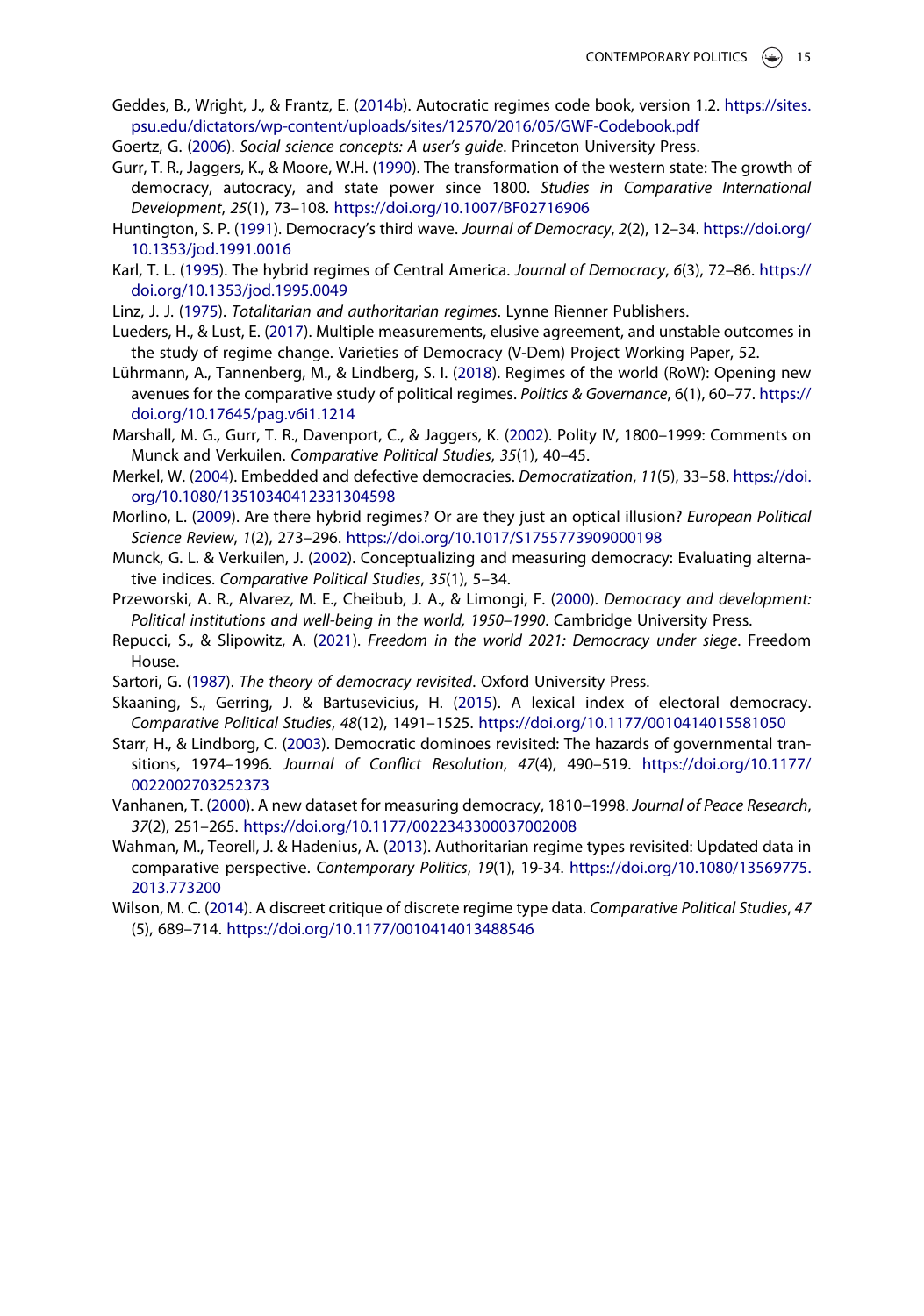#### Appendix A. Comparison of Three Continuous Measures

Table A1 presents the three continuous measures we examine with regards to their democracy cutoffs. Their cut-off settings are described in the main text.

#### Appendix B. Analyses Using Three Binary Measures Separately

Table A2 reports the optimal cut-off points and associated fraction of agreement calculated using three binary benchmarks separately. Despite the slight differences across the benchmarks, we obtain the same cut-off points for all combinations.

#### Appendix C. Fraction of Agreement by the Benchmark Classifications

Figure A1 compares the fraction of agreement of the conventional (light-grey bars) and optimal (dark-grey) thresholds for each pair of continuous and binary measures. To illustrate the different impacts of threshold adjustment, we calculate the fraction of agreement for democracies and autocracies in the benchmark classification separately and for all country-years (overall). Note that the optimal cut-offs have been chosen to maximise the overall agreement, so they achieve a higher overall agreement in each panel. This figure reveals that the conventional cut-offs produce less agreement for democracies and higher agreement for autocracies in all panels. The conventional cut-offs tend to judge "democracies" under the benchmark classification as "autocracies," which implies that they require a higher standard of democracy than the benchmark measures. We also observe that the optimal thresholds tend to achieve about the same levels of agreement for democracies and autocracies. These thresholds imply that the optimisation process reduces the imbalance between the two groups, thereby attaining higher overall scores.

#### Appendix D. Latin America

We compare the implied classifications with an external dataset to evaluate the conventional and optimal (calculated with BMR, CGV and GWF benchmarks) thresholds. We employ the Latin America regime classification for 1945–1999 created by Mainwaring, Brinks, and Pérez-Liñán (2001). In this dataset, country-years are categorised into trichotomous regime classifications: "democratic," "semi-democratic," and "authoritarian." The coding is based on four criteria: (1) free and fair competitive elections, (2) inclusive franchise, (3) civil liberties and political rights and (4) elected governments governing with effective civilian control over the military. In the first step, each component is evaluated as "no violation," "partial violation" or "major violation." A regime is then coded as "democracy" if all components have no violation, "semi-democracy" if no components have major violation, but some partial violation, and "authoritarian" if some components have major violation. Their definition focuses on procedure but adds a concern for civil liberties and effective governing power. In addition, note that they overlooked the disenfranchisement of women and the illiterate for the early part of the period. In sum, the requirement level is close to the procedural notion of democracy that the three dichotomous benchmarks employ.

In Table A3, we present the cross tabulation between Mainwaring et al. (2001) coding and the classifications implied by two thresholds, conventional and optimal. The percentage in the parenthesis is the fraction in the row. In general, the conventional cut-offs tend to agree to classify authoritarian regimes (top-left cell), while a lower agreement ratio is found for democratic regimes (bottom-right cell). Note that the cases with "Semi-democratic" coding by Mainwaring et al. (2001) are not coherently coded as democracy or autocracy, suggesting this level of granularity has been lost in the binarisation process.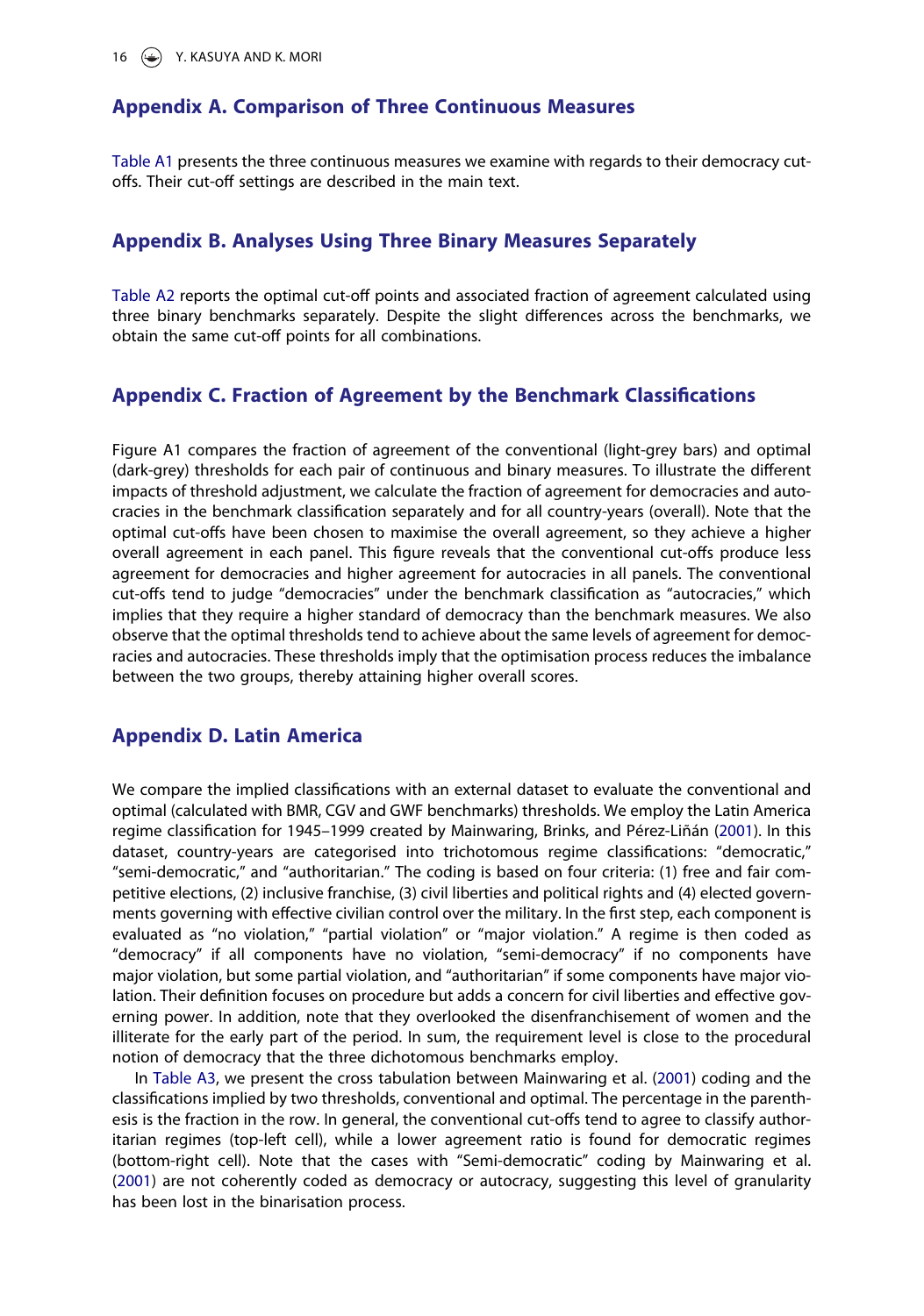From this table, we can also calculate the fraction of agreement. Because the treatment of the semi-democratic regimes is ambiguous, we omit them from the calculation. For example, the FH with the conventional cut-off yields  $90.5\%$  (192 + 179)/(192 + 7+32 + 179), whereas the FH with the optimal cut-off obtains  $90.7\%$   $(162 + 210)/(162 + 37 + 1+210)$ . A similar calculation yields the scores for Polity (91.6% vs 94.8%) and EDI (89.1% vs 95.5%). Overall, the optimal thresholds tend to agree more with the coding by Mainwaring et al. (2001) than the conventional cut-offs. This implies that the requirement of the benchmark variables (BMR, CGV and GWF) is close to the criteria of Mainwaring et al., which mainly focus on the procedural notion and overlook the disenfranchisement of women for the early part of the period.

#### Appendix E. Optimisation of Threshold Using LIED as Benchmarks

Figure A2 shows the fraction of agreement between LIED benchmarks and the classification implied by threshold levels. Columns represent continuous measures, and rows correspond to the benchmark variables. The dotted and dashed vertical lines indicate the conventional and optimal thresholds.

#### Appendix F Optimal thresholds for pre- and post-World War Two periods

Table A4 shows the optimal thresholds calculated for 1900–1945 and 1946–2020. The results for the full period are reproduced for comparison purposes. Figure A3 shows the relationship between the threshold and the fraction of agreement more in detail. Due to data availability, we limit the continuous measures to Polity and EDI/RoW and the dichotomous benchmarks to BMR and LIED. Overall, the results for 1946–2020 are similar to the full period results due to the larger fraction of observations for that period (approximately 70 to 80% of the total data points are from 1946 to 2020). From 1900 to 1945, a notable difference is observed for the benchmarks requiring relatively high standards of democracy. For example, the optimal threshold with the benchmark of BMR-female is much higher for Polity and EDI/RoW. Similarly, the thresholds with the LIED6 of class 5 (male democracy) or higher are higher for 1946–2020. In the pre-WWII era, equality in political participation was not fully accepted in most countries, and only highly democratic countries adopted female suffrage.

#### Reference

Mainwaring, S., Brinks, D. & Pérez-Liñán, A. (2001). Classifying political regimes in Latin America. Studies in Comparative International Development, 36(1), 37–65.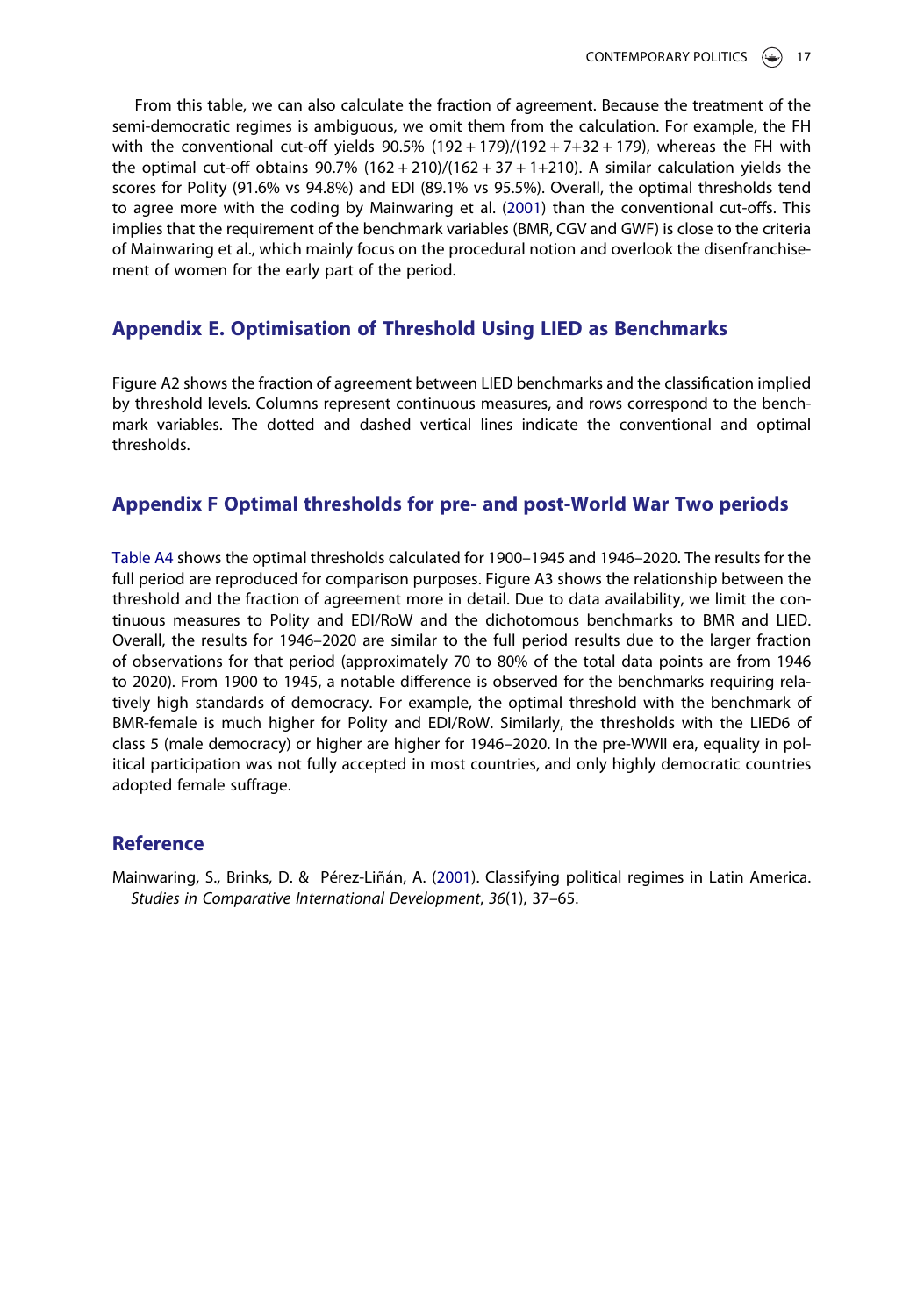# 18  $\odot$  Y. KASUYA AND K. MORI

# Appendices



Figure A1. Comparison of fraction of agreement by thresholds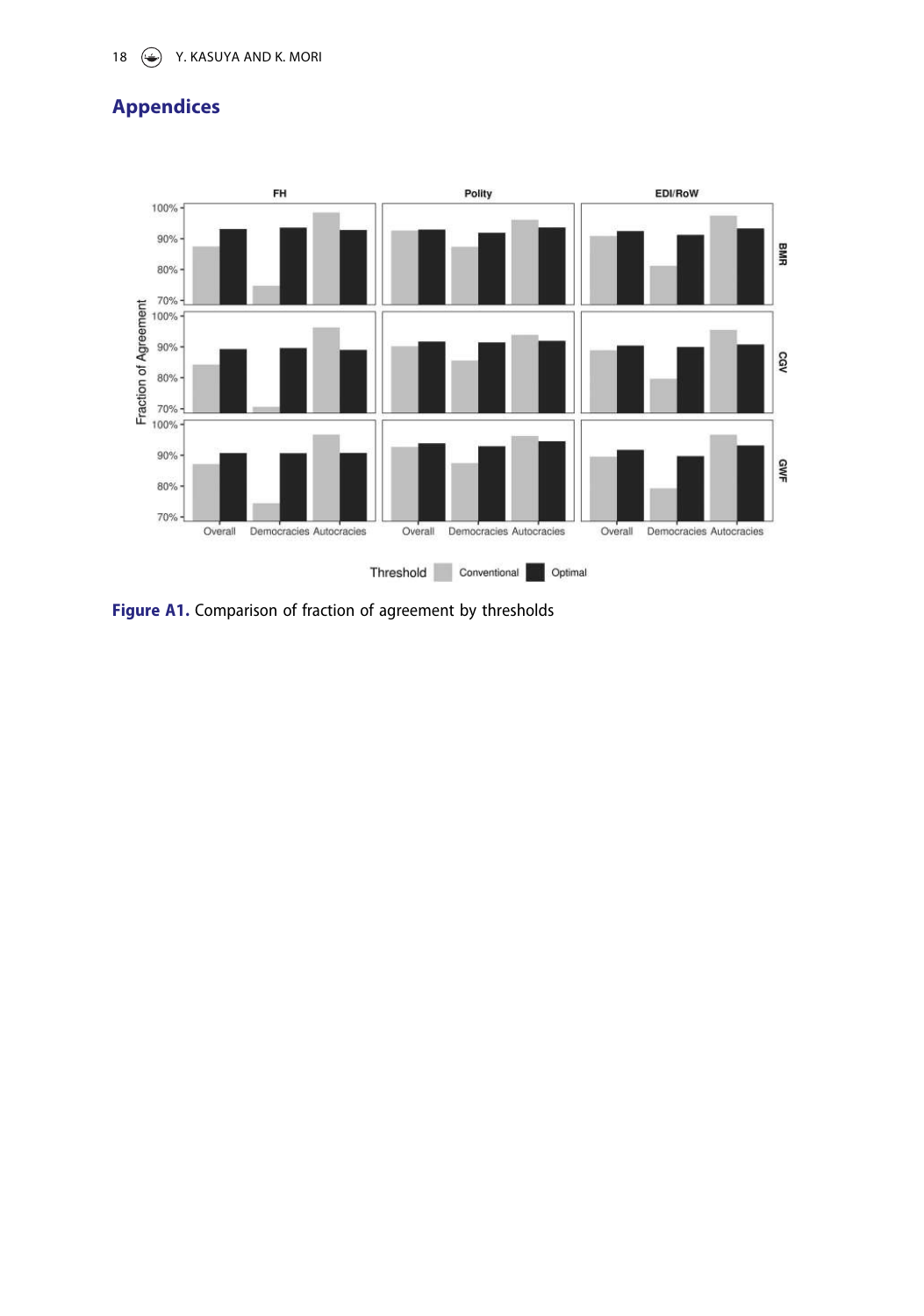

Figure A2. Threshold optimisation with LIED benchmarks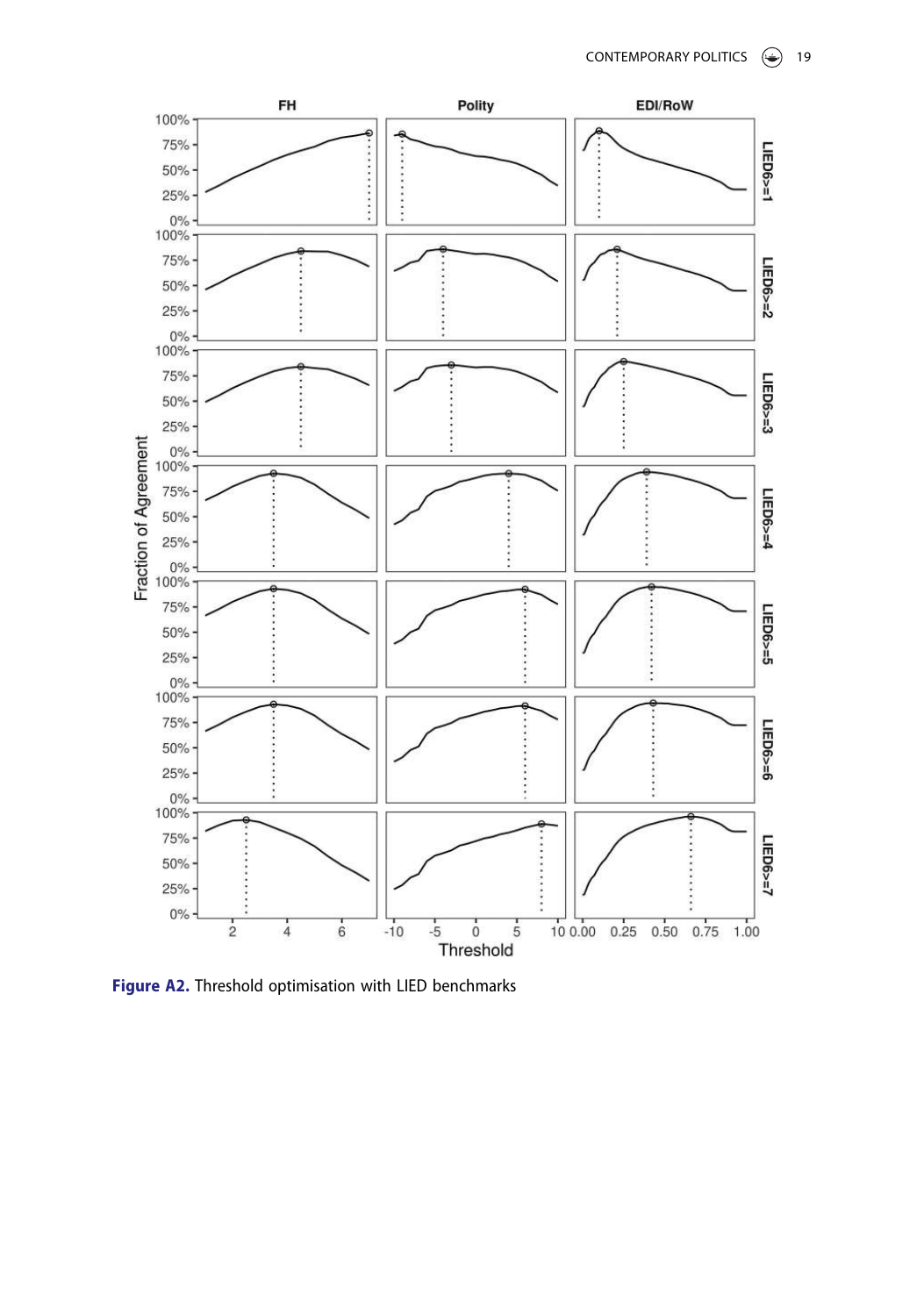#### Table A1. Comparison of continuous democracy measures.

|           | Measurement goals   | Democracy conditions                                                                                       | Scale        | Cut-off points                                                  | Countries | Years        |
|-----------|---------------------|------------------------------------------------------------------------------------------------------------|--------------|-----------------------------------------------------------------|-----------|--------------|
| <b>FH</b> | Freedom             | political rights (four items); civil rights (four items)                                                   | 1–7          | $1.0 - 2.5$ Free<br>3.0-5.0 Partly free<br>5.5-7.0 Not free     | 195       | 1973-present |
| Polity    | Authority structure | competitiveness/openness of executive recruitments;<br>competitive participation; constraints on executive | $-10-$<br>10 | $\geq$ 6 Democracy                                              | 167       | 1800-present |
| EDI/RoW   | Dahl's polyarchy    | freedom of expression and association; clean election;<br>elected officials; majority suffrage             | $0 - 1$      | $\geq$ 0.5 Democracy with multiparty/free<br>and fair elections | 202       | 1900-present |

Source: Compiled by the authors based on the codebooks of these measures.

#### **Table A2.** Optimal cut-off points derived with binary benchmarks separately.

|           |            | Conventional  |                           |                      |                           |            |
|-----------|------------|---------------|---------------------------|----------------------|---------------------------|------------|
|           | Benchmark  | Cut-off Point | Fraction of Agreement (%) | <b>Cut-off Point</b> | Fraction of Agreement (%) | N. of Obs. |
| <b>FH</b> | <b>BMR</b> | 2.5           | 87.5                      | 3.5                  | 93.2                      | 6,839      |
|           | CGV        |               | 84.3                      | 3.5                  | 89.8                      | 7,248      |
|           | <b>GWF</b> |               | 87.2                      | 3.5                  | 90.7                      | 4,991      |
| Polity    | <b>BMR</b> | 6             | 92.6                      |                      | 92.9                      | 11,931     |
|           | CGV        |               | 90.2                      |                      | 91.7                      | 9,205      |
|           | <b>GWF</b> |               | 92.7                      |                      | 93.9                      | 7,599      |
| EDI/RoW   | <b>BMR</b> | 0.5           | 90.9                      | 0.39                 | 92.5                      | 12,433     |
|           | CGV        |               | 88.9                      | 0.39                 | 90.5                      | 10,879     |
|           | <b>GWF</b> |               | 89.5                      | 0.39                 | 91.8                      | 7,703      |